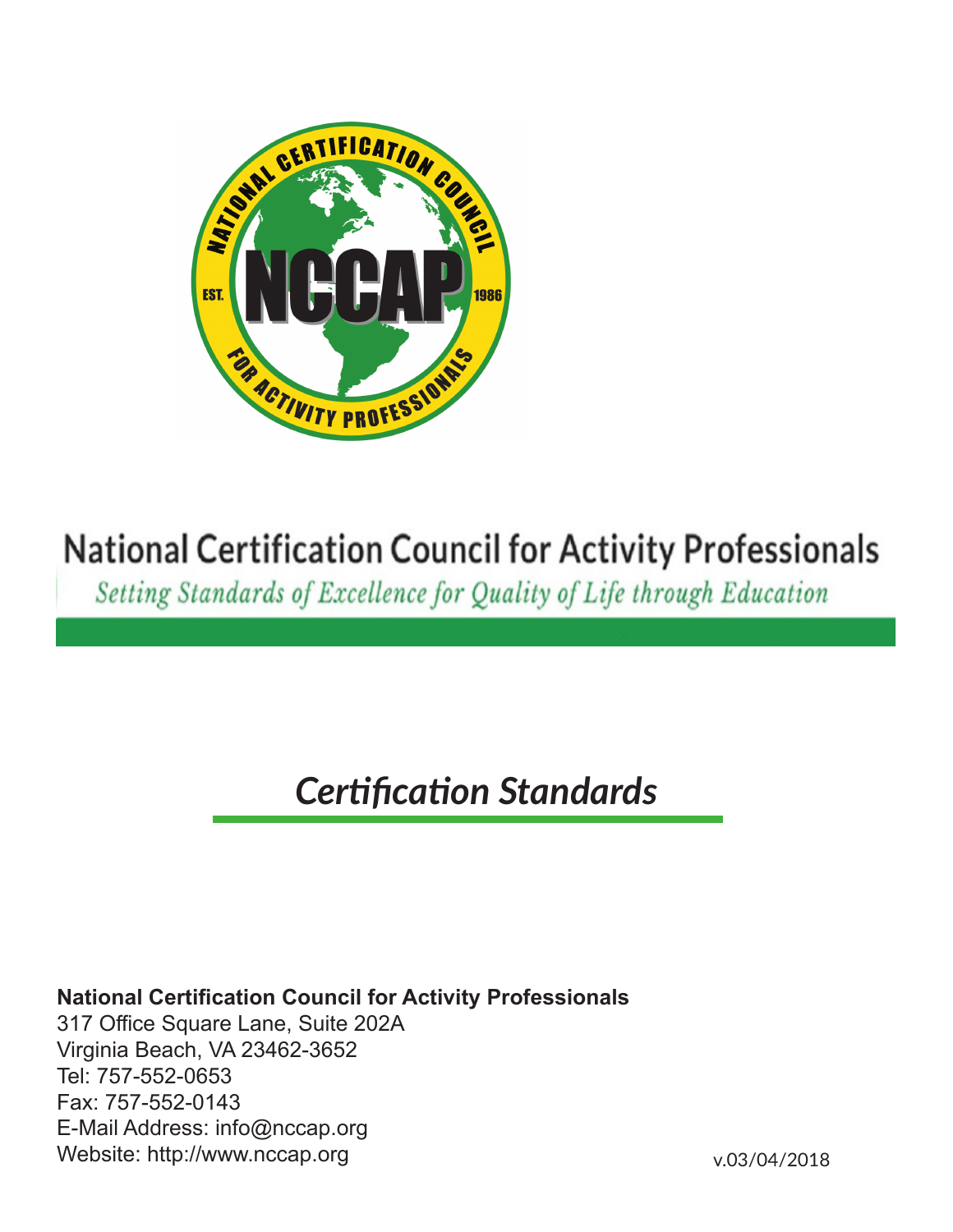# **INTRODUCTION**

**Welcome to Standards Booklet of the** National Certification Council for Activity Professionals (NCCAP). This booklet explains NCCAP Certification Standards and the types and levels of certifications offered by NCCAP. The information will increase understandng what is required to earn NCCAP certification. Please see our website and contact our office for additional information.

# **Activities Professional Certification**

NCCAP, a nonprofit credentialing body, is the trusted, premier national organization for the certification of Activity Professionals who work with older adults living in facilities across the continuum of care - Home Care to Hospice. NCCAP also offers certification based on professional equivalency including NCTRC, CBMT, ATCB, OTR, and NAAPCC credentials.

# **Certified Activity Professional Benefits**

- Enhanced professional recognition and career development
- Collaboration at the national level with other long-term health care associations
- NCCAP membership communication including monthly emails, e-newsletters, social media and www.nccap.org
- Inclusion in the NCCAP National Registry of Certified Activity Professionals
- Recognition as an Activity Professional who has met higher standards of excellence and knowledge of the activity profession through education, experience, training, and examination

#### **Why Become NCCAP Certified?**

- NCCAP was established in 1986 by the National Association of Activity Professionals (NAAP) to offer the highest level credential of qualification as a Certified Activity Professional
- Federal law, F-Tag 680, Omnibus Budget Reconciliation Act, states an activity department must be directed by a "qualified professional"
- NCCAP is recognized by CMS as an organization that certifies activity professionals who work specifically with older adults
- Many US states accept NCCAP certification and education standards as meeting state requirements for working in the activity profession
- NCCAP certification assures administrators and surveyors that you have met professional standards verifying competency in providing services that enhance quality of life through activity and engagement
- Many organizations will only hire Activity Professionals who are certified
- Some organizations offer higher salaries to Certified Activity Professionals
- NCCAP certification ensures that your certification is recognized nationally
- NCCAP has worked to build partnerships and acceptance of its standards and credentials across the activity profession with federal and state regulators, healthcare agencies, non-profit associations, and private sector organizations

| <b>I TABLE OF CONTENTS</b> |  |
|----------------------------|--|
|                            |  |
|                            |  |
|                            |  |
|                            |  |
|                            |  |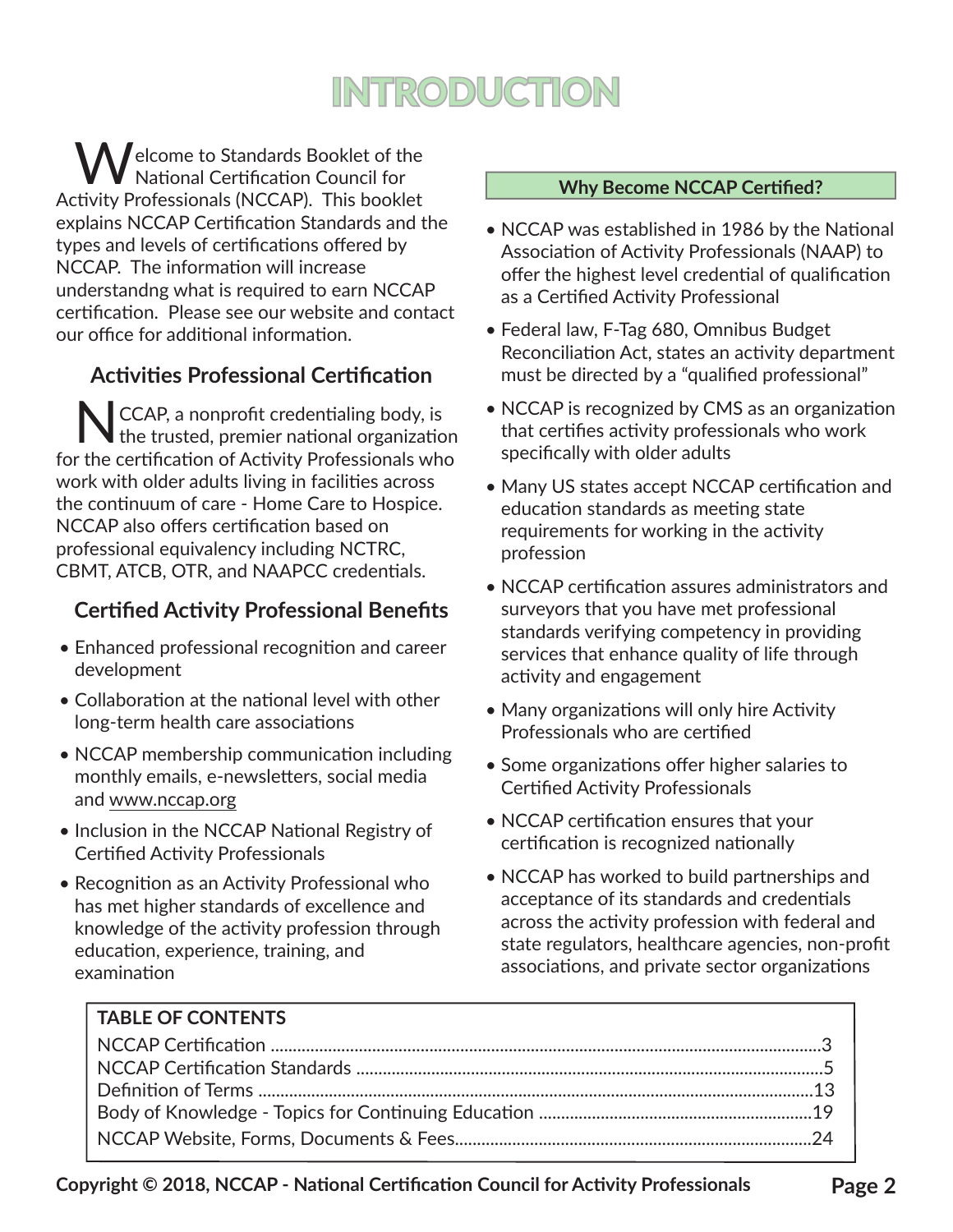# **NCCAP CERTIFICATION**

# **ACTIVITY, SPECIALIZATION, SETTINGS AND ENGAGEMENT**

## **NCCAP provides the following types and levels of certification:**

## **Levels of Certification of Activity Professionals:**

- Activity Assistant Certified AAC
- Activity Director Certified ADC
- Activity Consultant Certified ACC

## **Optional Specialization Designations of Certified Activity Professionals:**

- Assisted Living ALF
- Memory Care MC
- Home Care HC
- Adult Day Services ADS
- Person Centered PC
- Education EDU

## **Setting Specific Certifications:**

- Home Care Certified HCC
- Adult Day Services Certified ADSC

## **Engagement Certification:**

• Montessori Dementia Engagement Certified - MDEC

## **Provisional Certifications:**

- Activity Assistant Certified Provisional- AACP
- Activity Director Certified Provisional ADCP

Provisional certification is available to care partners who meet specific criteria/requirements and are working towards meeting the full criteria/requirements of NCCAP standards for AAC or ADC certification.

Provisional certification is valid for a fixed period of time, requires interim renewal, and is nonrenewable after that time. See tables below for the criteria/requirements for provisional certification of specific certification levels.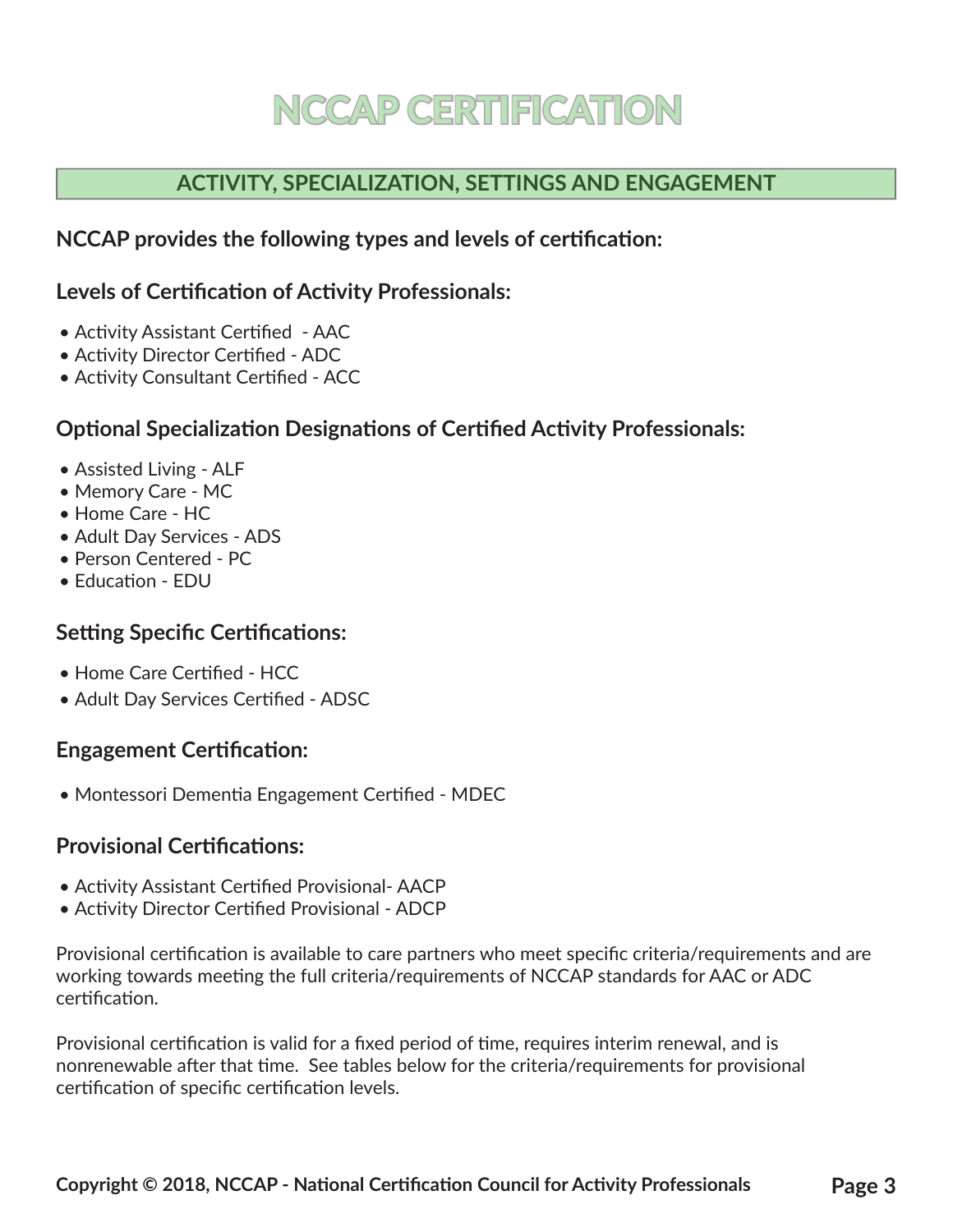## **QUALIFICATION COMPONENTS OF CERTIFICATION**

NCCAP standards include up to **6 Qualification Components** with requirements that vary by type and level of certification. See tables and information in the sections below for specific requirements of each certification type and level and for the Definitions of Terms used in NCCAP Certification Standards.

The 6 qualification components include the following:

**1. ACADEMIC EDUCATION -** High School Diploma/GED, college level curriculum within a wide range of subject areas including: Social Work, Recreation, Education, Science, and Business degrees.

**2. ACTIVITY EXPERIENCE -** Activity work experience with older populations within the past 5 years of application for certification, where at least 50% of clients are 55+ years of age. Volunteer work may be applied**.**

**3. CONTINUING EDUCATION (CE) -** Current Continuing Education clock hours earned within the past 5 years are accepted for attendance in workshops, seminars, and college courses of present trends on topics that are included in the 28 areas of the NCCAP **Body of Knowledg**e.

### **4. REQUIRED CURRICULUM - Specific Course Requirements Vary by Type and Level of Certification**

*Modular Education Program for Activity Professionals (MEPAP)* is a two-part program involving a total of 180 hours of educational learning and 180 hours of experiential learning that includes practicum work. Each part consists of 90 hours of coursework and 90 hours of practicum assignments.

- MEPAP Part 1: Core Content 1-11 prepares students for the essential functions and duties of an Activity Professional: to design, deliver and evaluate activity services for older adults across the continuum of care.

- MEPAP Part 2: Core Content 12-20 prepares students to apply principles of management in their role as an Activity Professional: to provide service through leadership, advocacy, using principles of planning, organizing, staffing, directing and controlling.

*Activities 101 Course* establishes a baseline knowledge for Home Care care partners involving the skills needed to improve the daily quality of life of a client by engaging a client in discussions and activities, potentially decreasing incidents of accidents and dangerous situations, preventing boredom, depression, and disengagement, and avoiding relocation from home to a long term care facility.

Certified Activity Professionals working to become Consultants must complete an independent study with the guidance of a NCCAP instructor.

From Can't to Can Do!: Using the Montessori Approach - This course provides an introduction to using Montessori with older adults and people living with dementia. The curriculum focuses on engaging individuals in person centered activities that have meaning and purpose for an improved quality of life*.*

5. **NATIONAL EXAM** - Required of Activity Director and Activity Consultant levels. A third-party proctored exam is taken at a designated testing site.

**6. CONSULTING EXPERIENCE -** Required of Activity Consultant level. Consulting experiece may include: advising a group, working one-to-one, teaching a class, conducting workshops, publishing professional articles, supervising students and/or managing 5 or more activity staff.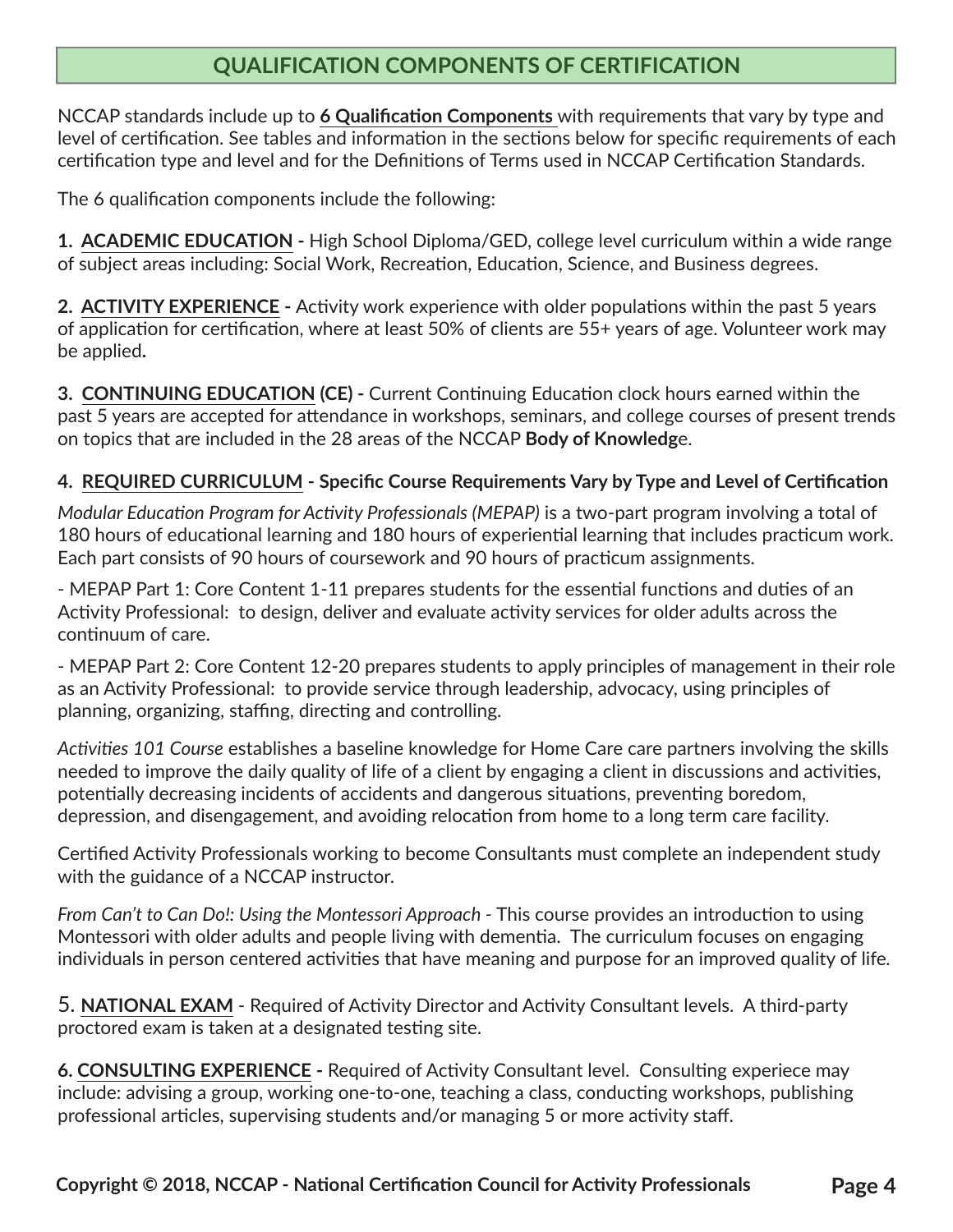# **NCCAP CERTIFICATION STANDARDS**

# **Activity Assistant Certified - AAC**

 **Activity Professionals who meet NCCAP standards to assist, with supervision, delivery of an activity program.**

| Qualification<br><b>Components</b>       | <b>Track 1</b>                                                                               | <b>Track 2</b>                                                            |
|------------------------------------------|----------------------------------------------------------------------------------------------|---------------------------------------------------------------------------|
| 1. ACADEMIC<br><b>EDUCATION</b>          | High School Diploma/GED, plus<br>6 college credits, including<br>English Writing/Composition | High School Diploma/GED                                                   |
| 2. ACTIVITY<br><b>EXPERIENCE</b>         | 2,000 hours within the past 5<br>years                                                       | 4,000 hours within the past 5<br>years                                    |
| <b>3. CONTINUING</b><br><b>EDUCATION</b> | 20 clock hours from NCCAP<br>Body of Knowledge within the<br>past 5 years                    | 20 clock hours from NCCAP<br>Body of Knowledge within the<br>past 5 years |
| <b>4. REQUIRED</b><br><b>CURRICULUM</b>  | MEPAP Part 1:<br>Core Content 1-11                                                           | <b>MEPAP Part 1:</b><br><b>Core Content 1-11</b>                          |

Activity Assistant Certified Provisional (AACP)

NCCAP offers a provisional certification for those who have a High School Diploma/GED, or are currently working towards receiving a High School Diploma/GED, and are working towards meeting the requirements of the above NCCAP standards for AAC certification.

Standards and requirements to qualify for AACP include:

1. Academic Education: High School Diploma/GED or currently enrolled in high school or preparing for the GED exam

2. Activity Experience: 50 volunteer hours (can be practical or other service) within the past two years

3. Continuing Education: 20 clock hours (can be Honors/Advanced Placement) within the past 2 years

4. Required Curriculum: MEPAP Part 1: Core Content 1-11

AACP Certification is valid for 4 years, must be renewed after 2 years with 20 CEs. AACP certification is nonrenewable after that time. By the end of 4 years, AACP recipients must meet all of the requirements, including 20 additional CEs, of AAC Track 1 or 2.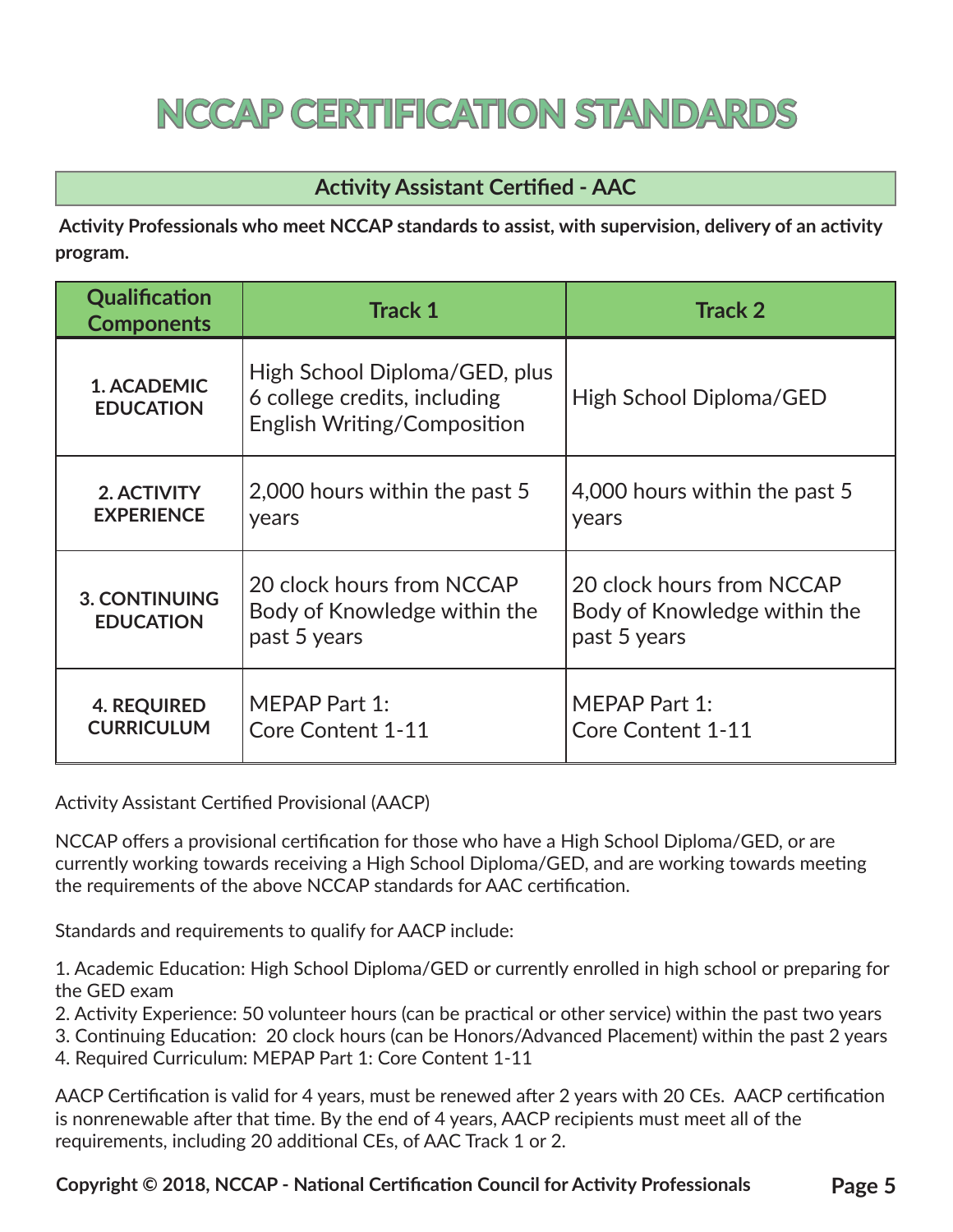# **Activity Director Certified - ADC**

 **Activity Professionals who meet NCCAP standards to direct an activity team and program.**

| Qualification<br><b>Components</b>       | <b>Track 1</b>                                                               | <b>Track 2</b>                                                               | <b>Track 3</b>                                                                      |
|------------------------------------------|------------------------------------------------------------------------------|------------------------------------------------------------------------------|-------------------------------------------------------------------------------------|
| 1. ACADEMIC<br><b>EDUCATION</b>          | Bachelor's Degree or<br>higher, including<br>English Writing/<br>Composition | Associate's Degree,<br>including English<br>Writing/Composition              | 12+ college credits,<br>including English<br>Writing/Composition                    |
| 2. ACTIVITY<br><b>EXPERIENCE</b>         | 2,000 hours within<br>the past 5 years                                       | 3,000 hours within<br>the past 5 years                                       | 6,000 hours within<br>the past 5 years                                              |
| <b>3. CONTINUING</b><br><b>EDUCATION</b> | 30 clock hours from<br>NCCAP Body of<br>Knowledge within<br>the past 5 years | 30 clock hours from<br>NCCAP Body of<br>Knowledge within<br>the past 5 years | 30 clock hours from<br><b>NCCAP Body of</b><br>Knowledge within<br>the past 5 years |
| <b>4. REQUIRED</b><br><b>CURRICULUM</b>  | MEPAP Parts $1 \& 2$ :<br><b>Core Content 1-20</b>                           | MEPAP Parts $1 \& 2$ :<br>Core Content 1-20                                  | MEPAP Parts $1 \& 2$ :<br><b>Core Content 1-20</b>                                  |
| <b>5. NATIONAL</b><br><b>EXAM</b>        | Required                                                                     | Required                                                                     | Required                                                                            |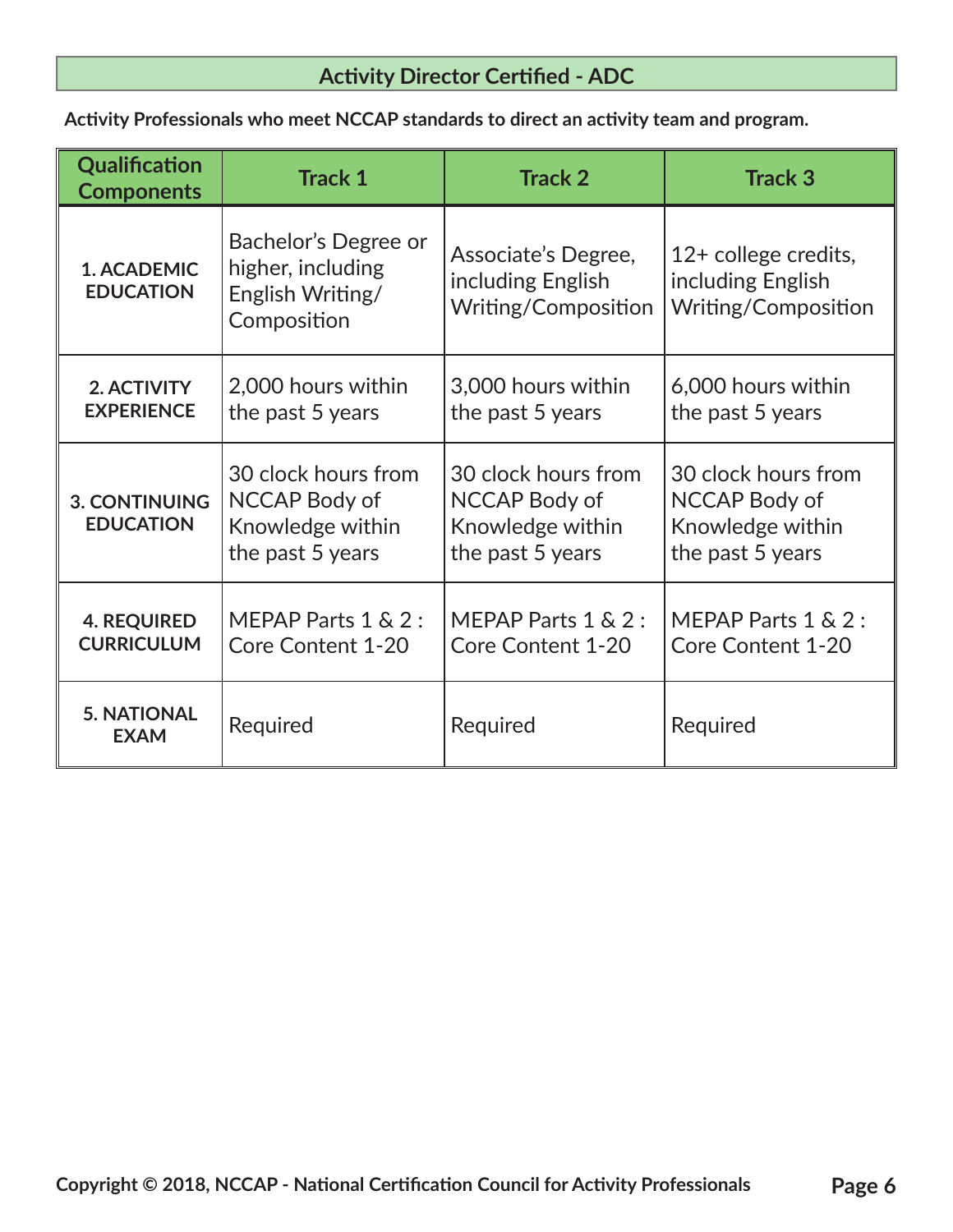## **Activity Director Certified - ADC (continued)**

 **Activity Professionals who meet NCCAP standards to direct an activity team and program.**

| <b>Qualification</b><br><b>Components</b> | <b>Track 4</b>                                                                                                                                                                | <b>Track 5</b>                                                                                                                                                                                                                                                                                                            |                                                                                                                                                                               |
|-------------------------------------------|-------------------------------------------------------------------------------------------------------------------------------------------------------------------------------|---------------------------------------------------------------------------------------------------------------------------------------------------------------------------------------------------------------------------------------------------------------------------------------------------------------------------|-------------------------------------------------------------------------------------------------------------------------------------------------------------------------------|
| 1. ACADEMIC<br><b>EDUCATION</b>           | High School<br>Diploma/GED                                                                                                                                                    | <b>PROFESSIONAL</b><br><b>EQUIVALENCY PATH</b><br>Individuals with related                                                                                                                                                                                                                                                | <b>Bachelor's Degree</b>                                                                                                                                                      |
| 2. ACTIVITY<br><b>EXPERIENCE</b>          | 12,000 hours within<br>the past 10 years                                                                                                                                      | education and experience<br>have the opportunity to<br>attain NCCAP certifca-<br>tion through a Professional                                                                                                                                                                                                              | 10,000 hours within<br>the past five years                                                                                                                                    |
| <b>3. CONTINUING</b><br><b>EDUCATION</b>  | 40 clock hours from<br>NCCAP Body of<br>Knowledge within<br>the past 5 years, 8<br>of which specifically<br>address activity<br>documentation of<br><b>MDS, Care Planning</b> | Equivalency Path.<br>Individuals can apply for<br><b>Activity Director Certified</b><br>upon verification of current<br>certification by a national<br>credentialling body, such as:<br>• NCTRC (National Council for<br>Therapeutic Recreation<br>Certification)<br>• CBMT (Certification Board<br>for Music Therapists) | 40 clock hours from<br>NCCAP Body of<br>Knowledge within<br>the past 5 years, 8<br>of which specifically<br>address activity<br>documentation of<br><b>MDS, Care Planning</b> |
| <b>4. REQUIRED</b><br><b>CURRICULUM</b>   | MEPAP Parts 1 & 2 :<br><b>Core Content 1-20</b>                                                                                                                               | • ATCB (Art Therapy<br><b>Certification Board)</b><br>• OTR (Occupational<br><b>Therapist Registered)</b>                                                                                                                                                                                                                 | No Requirement                                                                                                                                                                |
| <b>5. NATIONAL</b><br><b>EXAM</b>         | Required                                                                                                                                                                      | • NAAPCC (no Bachelor's<br>required)                                                                                                                                                                                                                                                                                      | Required                                                                                                                                                                      |

Activity Director Certified Provisional (ADCP)

NCCAP offers a provisional certification for those who are currently working towards meeting all 5 qualification components of NCCAP standards for ADC certification.

Standards and requirements to qualify for ADCP include:

- Academic Education: High School Diploma/GED or higher
- Required Curriculum: MEPAP 1 Core Content 1-11
- And meeting 1 of the following 3 additional requirements:
- Activity Experience: # hours for Academic Education level per ADC Tracks 1, 2, 3, or 4
- Continuing Education: # of clock hours for Academic Education level per ADC Tracks 1, 2, 3, or 4
- Required Curriculum: MEPAP Part 2 Core Content 12-20

The ADCP certification is valid for 6 years, must be renewed every 2 years with 30 CEs. ADCP is nonrenewable after that time.

**Copyright © 2018, NCCAP - National Certification Council for Activity Professionals Page 7**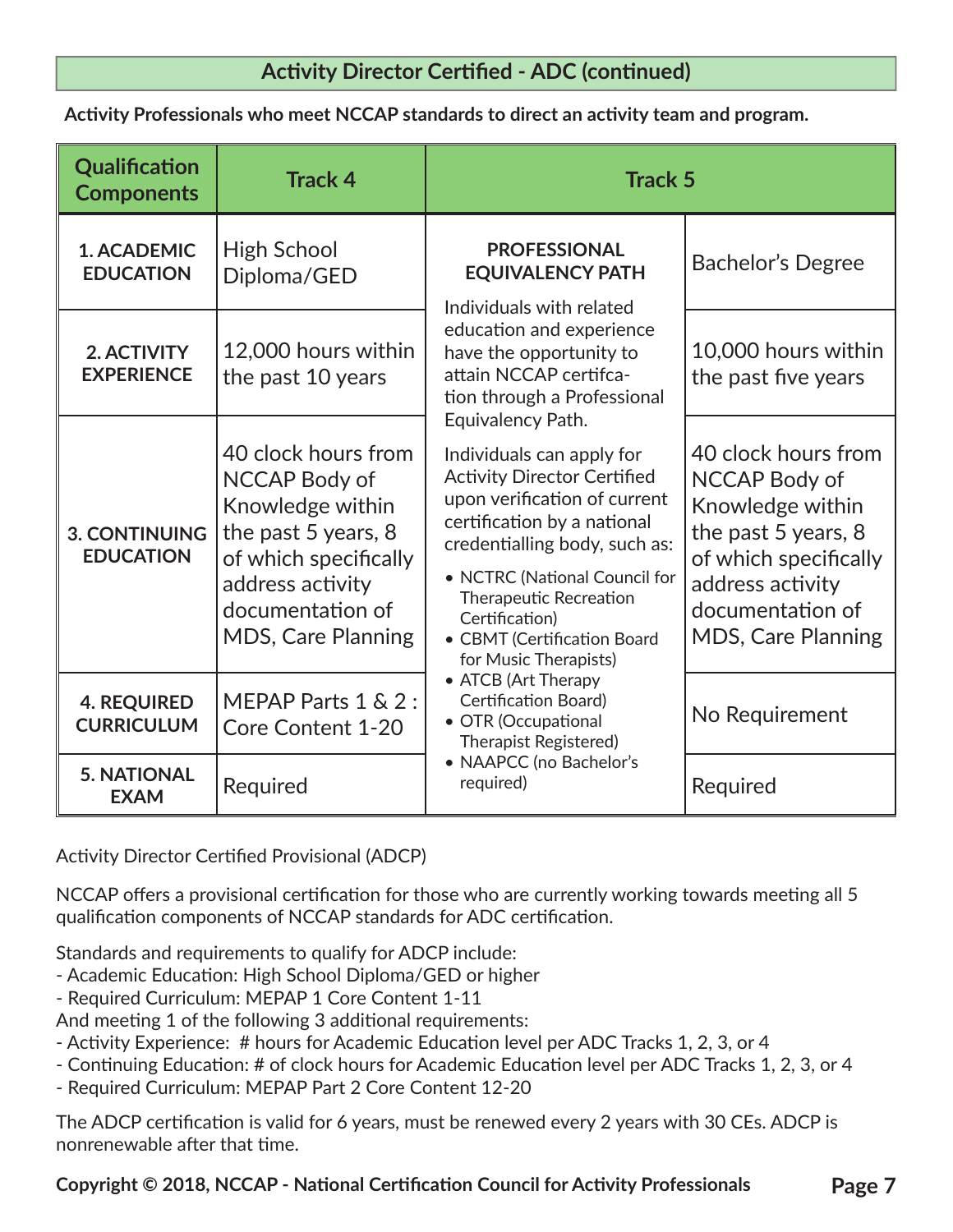**Activity Professionals who meet NCCAP standards for consultants or educators of an activity program, staff, and/or department.**

| Qualification<br><b>Components</b>        | <b>Track 1</b>                                                                                                                                                    | <b>Track 2</b>                                                                                                                                                    |
|-------------------------------------------|-------------------------------------------------------------------------------------------------------------------------------------------------------------------|-------------------------------------------------------------------------------------------------------------------------------------------------------------------|
| 1. ACADEMIC<br><b>EDUCATION</b>           | Master's Degree, including<br>English Writing/Composition                                                                                                         | Bachelor's Degree, including<br>English Writing/Composition                                                                                                       |
| 2. ACTIVITY<br><b>EXPERIENCE</b>          | 2,000 hours within the past 5<br>years                                                                                                                            | 4,000 hours within the past 5<br>years                                                                                                                            |
| <b>3. CONTINUING</b><br><b>EDUCATION</b>  | 40 clock hours from NCCAP Body<br>of Knowledge within the past 5<br>years                                                                                         | 40 clock hours from NCCAP Body<br>of Knowledge within the past 5<br>years                                                                                         |
| <b>4. REQUIRED</b><br><b>CURRICULUM</b>   | MEPAP Parts 1 & 2 :<br>Core Content 1-20. If previously<br>completed for AAC or ADC<br>certification level, must submit<br>certificates of completion             | MEPAP Parts 1 & 2 :<br>Core Content 1-20. If previously<br>completed for AAC or ADC<br>certification level, must submit<br>certificates of completion             |
| <b>5. NATIONAL</b><br><b>EXAM</b>         | Required unless fulfilled for ADC<br>level                                                                                                                        | Required unless fulfilled for ADC<br>level                                                                                                                        |
| <b>6. CONSULTING</b><br><b>EXPERIENCE</b> | 200 hours of activity consulting<br>experience within the past 3 years<br>OR completion of independent<br>study with the guidance of a<br><b>NCCAP</b> instructor | 200 hours of activity consulting<br>experience within the past 3 years<br>OR completion of independent<br>study with the guidance of a<br><b>NCCAP</b> instructor |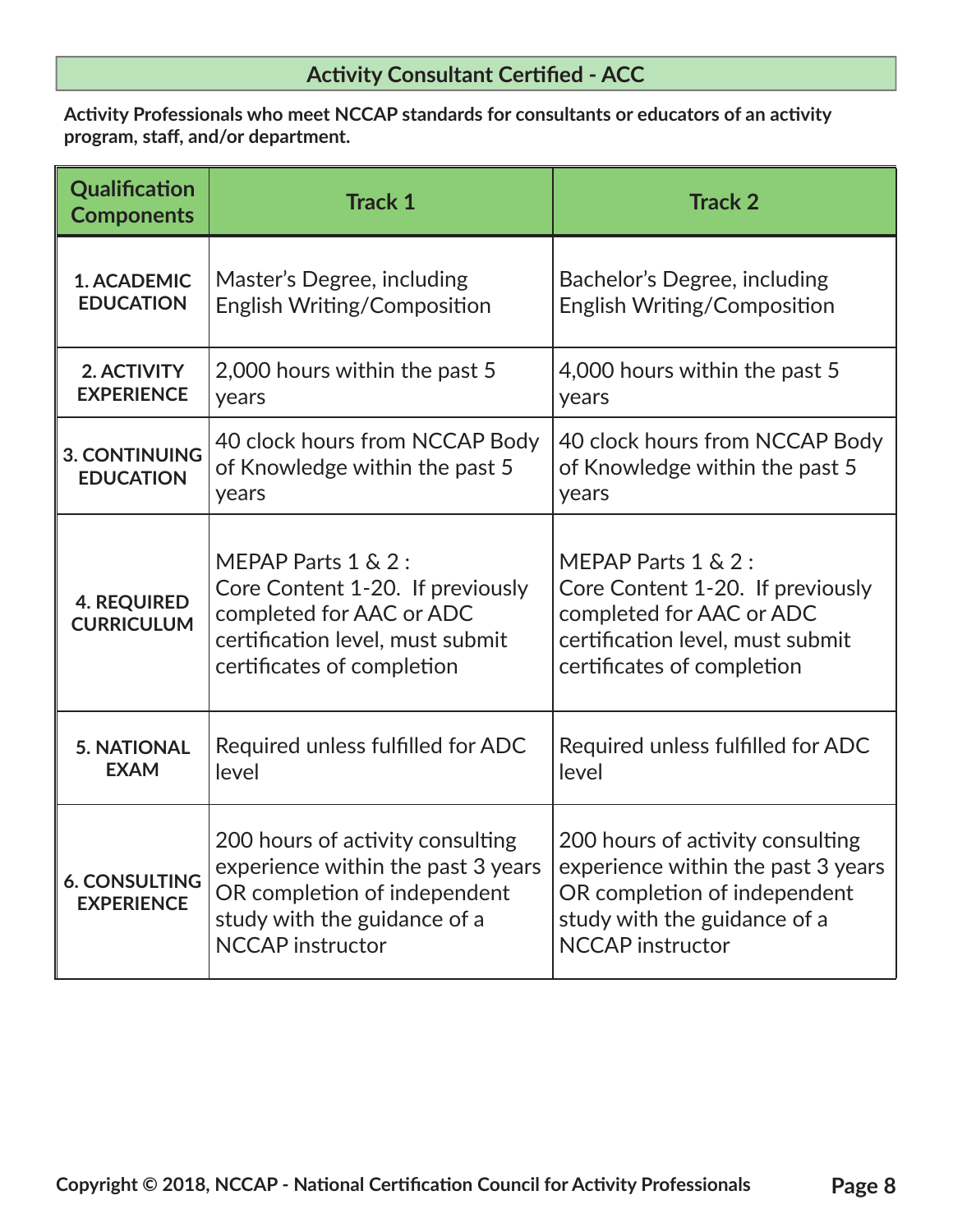**Activity Professionals who meet NCCAP standards for consultants or educators of an activity program, staff, and/or department.**

| Qualification<br><b>Components</b>        | <b>Track 3</b>                                                                                                                                               |
|-------------------------------------------|--------------------------------------------------------------------------------------------------------------------------------------------------------------|
| 1. ACADEMIC<br><b>EDUCATION</b>           | Associates Degree or higher, including English Writing/Composition                                                                                           |
| 2. ACTIVITY<br><b>EXPERIENCE</b>          | 6,000 hours within the past 5 years                                                                                                                          |
| <b>3. CONTINUING</b><br><b>EDUCATION</b>  | 40 clock hours from NCCAP Body of Knowledge within the past 5<br>years                                                                                       |
| <b>4. REQUIRED</b><br><b>CURRICULUM</b>   | MEPAP Parts $1 \& 2$ : Core Content 1-20. If previously completed<br>for AAC or ADC certification level, must submit certificates of<br>completion.          |
| <b>5. NATIONAL</b><br><b>EXAM</b>         | Required unless fulfilled for ADC level                                                                                                                      |
| <b>6. CONSULTING</b><br><b>EXPERIENCE</b> | 200 hours of activity consulting experience within the past 3 years<br>AND completion of independent study with the guidance of a<br><b>NCCAP</b> instructor |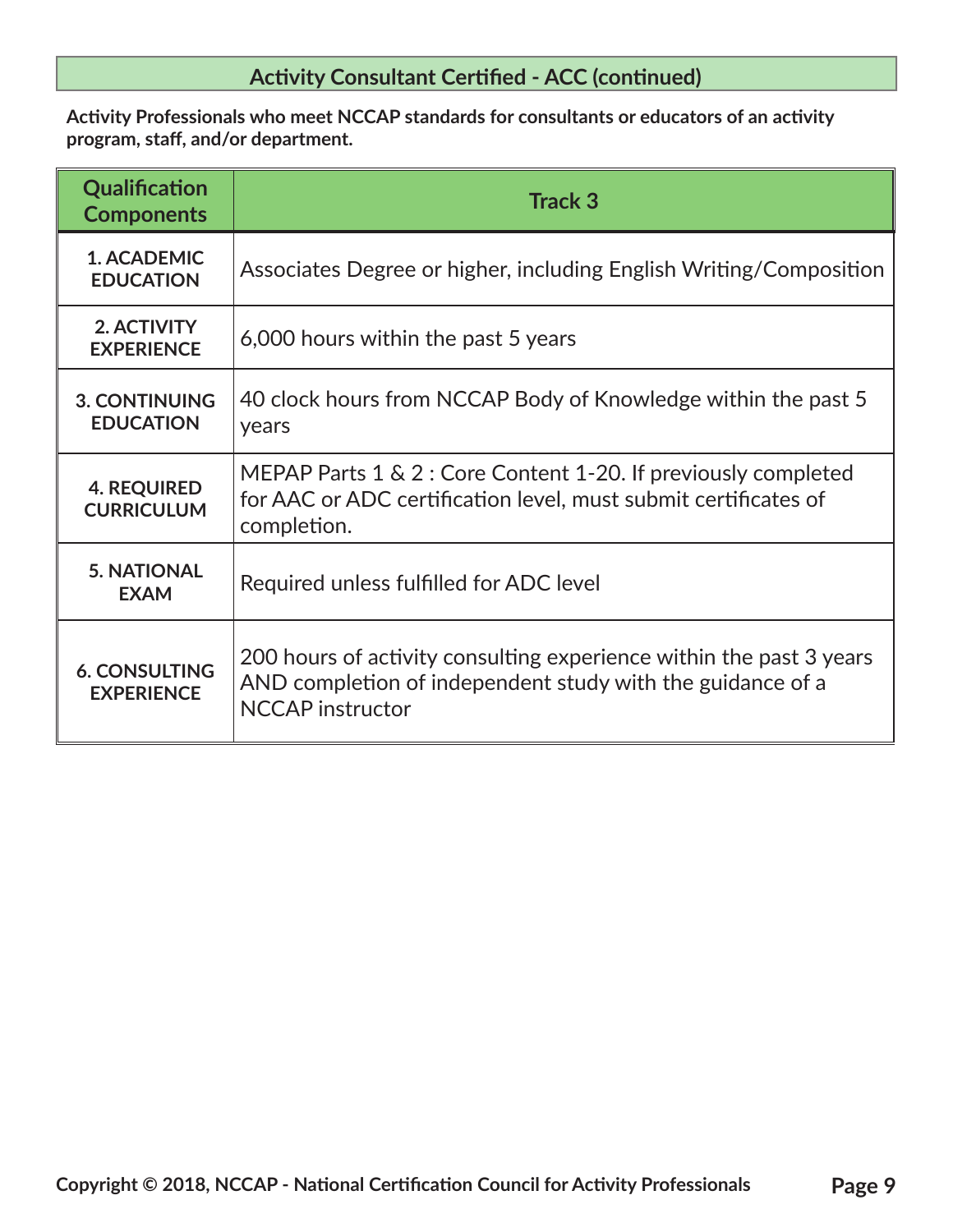# **NCCAP Specialization Options**

**NCCAP Certified Activity Professionals are eligible to receive specialization designations.**

| <b>Specialization</b><br>Area | <b>Specialization Designation</b><br><b>Qualification Components</b>                                                                                                                                                                                                                                                                                                                                                     |  |
|-------------------------------|--------------------------------------------------------------------------------------------------------------------------------------------------------------------------------------------------------------------------------------------------------------------------------------------------------------------------------------------------------------------------------------------------------------------------|--|
| <b>ASSISTED LIVING</b>        | Applicants applying for or renewing Activity Professional<br>Certification are eligible for specialization designations.                                                                                                                                                                                                                                                                                                 |  |
| <b>MEMORY CARE</b>            | 10 Continuing Education (CE) clock hours within the past<br>2 years are required in addition to CE requirements of<br>certification level (CE within the past 5 years will be<br>accepted for initial application).<br>Topic of all CE clock hours must be related to those listed<br>in the NCCAP Body of Knowledge. Applicant must submit<br>evidence and description of the focus of the CE on the<br>specialization. |  |
| <b>HOME CARE</b>              |                                                                                                                                                                                                                                                                                                                                                                                                                          |  |
| <b>ADULT DAY SERVICES</b>     |                                                                                                                                                                                                                                                                                                                                                                                                                          |  |
| PATIENT CENTERED              | Specialization designation recognizes competency to<br>understand a team approach, direct an activity team, and<br>carry out an activity program in the specialization area.                                                                                                                                                                                                                                             |  |
| <b>EDUCATION</b>              | Specialization designations are renewed biennually.                                                                                                                                                                                                                                                                                                                                                                      |  |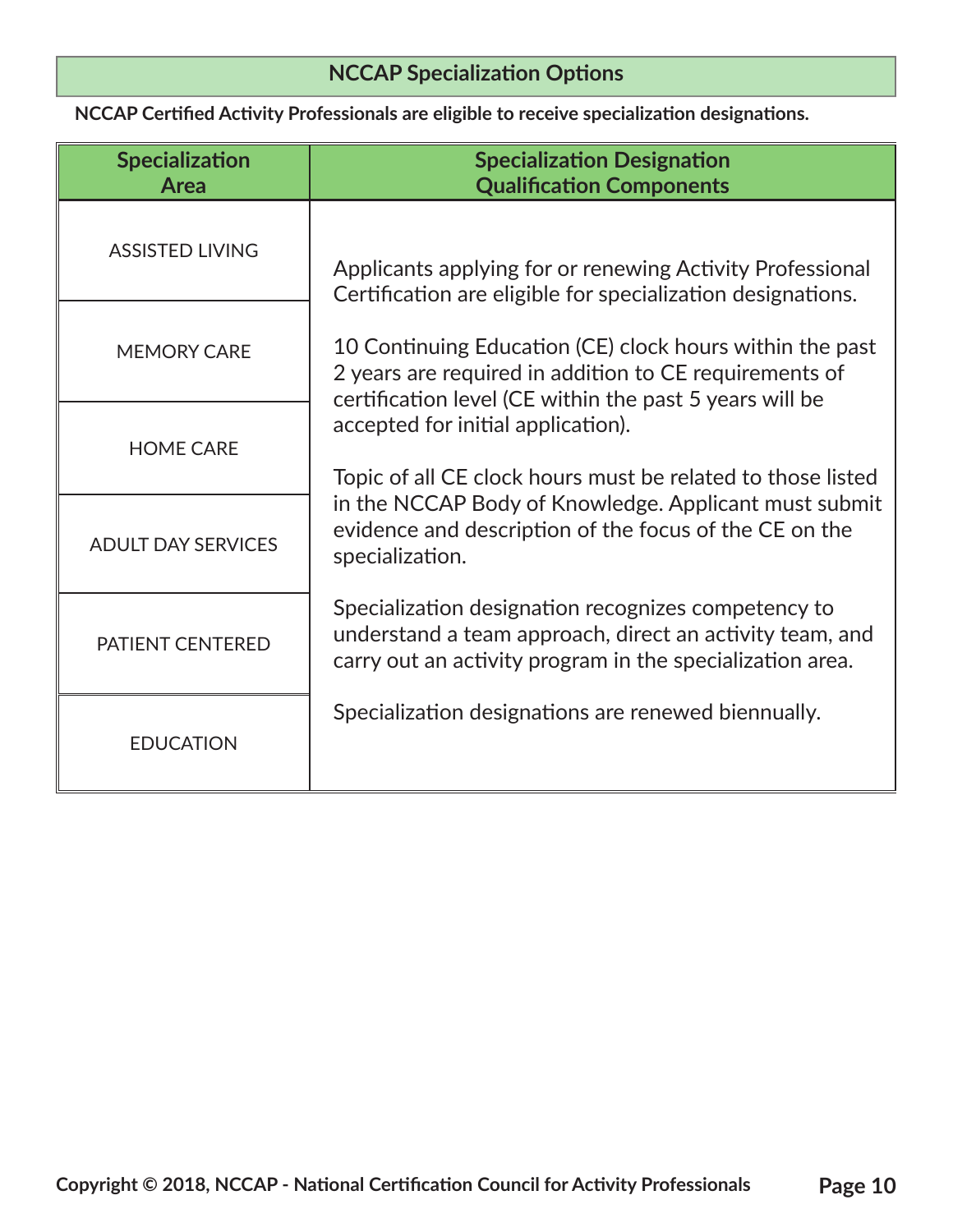# **Setting Specific Certifications**

 **Individuals who meet NCCAP standards to provide quality of life engagement within a setting.** 

| Qualification<br><b>Components</b>       | <b>Home Care</b><br><b>Certified - HCC</b>                                | <b>Adult Day Services</b><br><b>Certified - ADSC</b>                      |
|------------------------------------------|---------------------------------------------------------------------------|---------------------------------------------------------------------------|
| 1. ACADEMIC<br><b>EDUCATION</b>          | High School Diploma/GED                                                   | High School Diploma/GED                                                   |
| 2. ACTIVITY<br><b>EXPERIENCE</b>         | 1,000 hours of Home Care<br>experience within the past 5<br>years         | 4,000 hours of Adult Day Services<br>experience within the past 5 years   |
| <b>3. CONTINUING</b><br><b>EDUCATION</b> | 20 clock hours from NCCAP<br>Body of Knowledge within the<br>past 5 years | 20 clock hours from NCCAP<br>Body of Knowledge within the<br>past 5 years |
| <b>4. REQUIRED</b><br><b>CURRICULUM</b>  | <b>Activities 101</b>                                                     | <b>MEPAP Part 1:</b><br><b>Core Content 1-11</b>                          |
| <b>RENEWAL</b><br><b>SCHEDULE</b>        | Annually                                                                  | <b>Biennially</b>                                                         |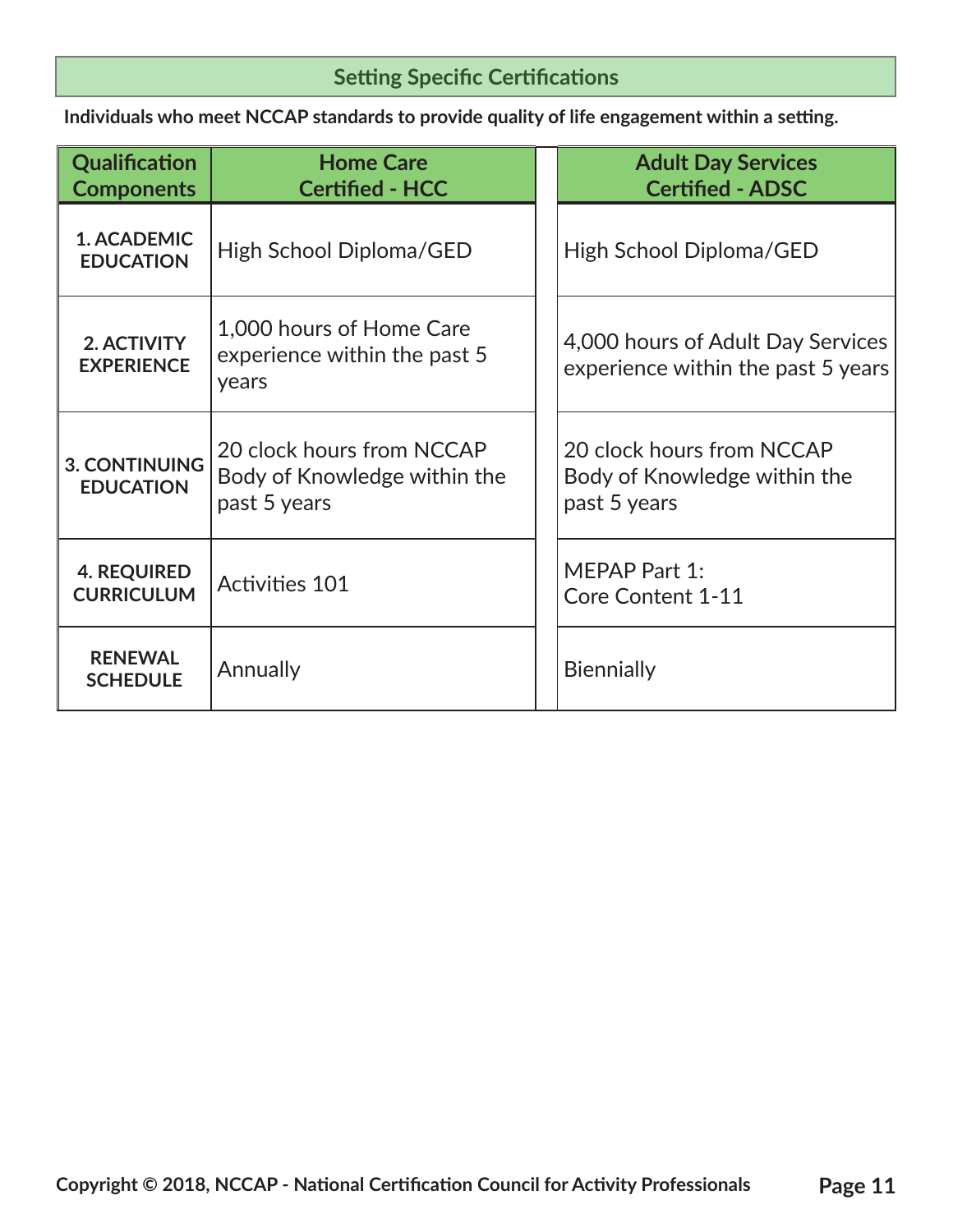# **Engagement Certification**

**Individuals who meet NCCAP standards to provide quality of life engagement.**

| Qualification                           | <b>Montessori Dementia</b>                                      |
|-----------------------------------------|-----------------------------------------------------------------|
| <b>Components</b>                       | <b>Engagement Certified - MDEC</b>                              |
| 1. ACADEMIC<br><b>EDUCATION</b>         | High School Diploma/GED or higher                               |
| 2. ACTIVITY                             | 4,000 hours experience working with people living with dementia |
| <b>EXPERIENCE</b>                       | within the past 5 years                                         |
| <b>3. CONTINUING</b>                    | 20 clock hours of related topics from NCCAP Body of Knowledge   |
| <b>EDUCATION</b>                        | within the past 5 years                                         |
| <b>4. REQUIRED</b><br><b>CURRICULUM</b> | From Can't to Can Do!: Using the Montessori Approach            |
| <b>RENEWAL</b><br><b>SCHEDULE</b>       | Annually                                                        |

The MDEC certification is appropriate for all healthcare professionals who work in the field of aging, such as Activity Professionals, Nurses, Nursing Assistants, Home Care Aides, Rehabilitation Professionals and Social Workers.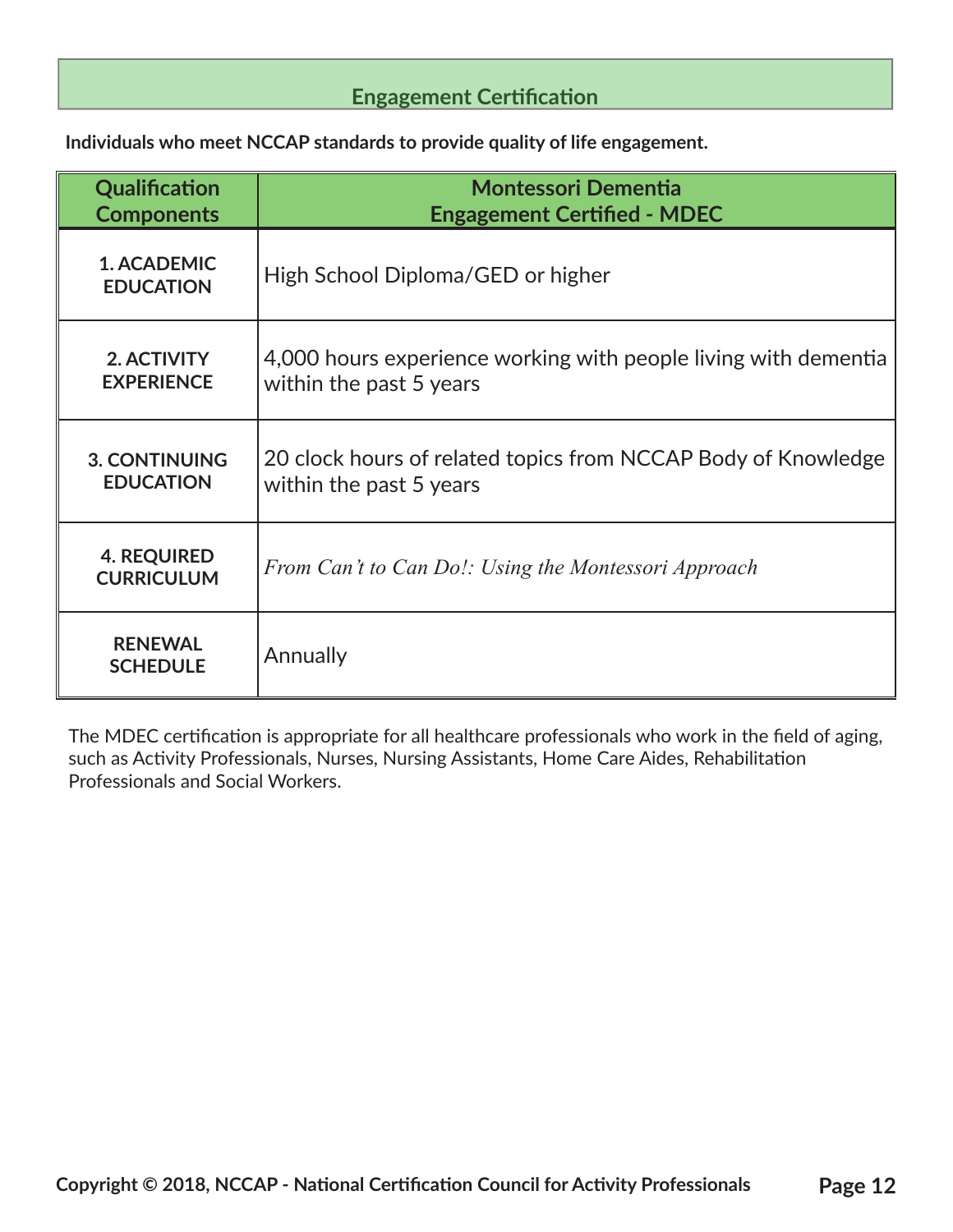# **DEFINITION of TERMS**

## **Academic Education**

## **1. High School Diploma or GED**

## **2. Academic Degrees or College Credits:**

- A. From an accredited college or university, accredited by the US Department of Education or State Department of Education
- B. A variety of degrees and college courses are accepted, provided the course content areas are met
- C. No time limit for college degree or credits
- D. Required course work areas must be a grade of "C" or better
- E. College (University, State, Community, or Technical) or technical credits, and foreign transcripts must be accompanied by an official evaluation from an accredited US College, University or Independent Agency. See applicable course work areas below

## **3. Amount of Required Course Work**

All tracks requiring college credits include an English course, depending on track chosen

## **4. Comparing Semester to Quarter Credits/Units**

One semester credit/unit = 1.5 quarter credit/units

## **5. Documentation Needed to Verify Academic Education**

- A. Copy of High School Diploma or GED
- B. Copy of transcripts from each college or university referred to in your application
- C. Foreign transcripts and college credits (University, State, Community, or Technical) must be accompanied by an official evaluation from an accredited US and Canadian College, University or Independent Agency

### **Activity Experience**

# **1. Applicable Activity Work Experience**

A. Activity Professionals Certification:

1) 50% of work experience must be directly working with activity programming and documentation

- 2) 50% can be indirectly working with activities, i.e. Restorative, CNA, Dietary Aide,Rehab etc.
- 3) 50% or more of residents/clients must be at least 55 years old
- 4) 20% of this experience can be volunteer work in an older adult care setting
- B. Setting Specific Certification: For Home Care, 1,000 hours or 6 months of Home Care experience within past 5 years. For Adult Day Services (ADS), 4,000 hours of ADS experience within the past 5 years.
- C. Engagement Certification: For Montessori Dementia, 4,000 hours of experience working with people living with dementia.
- D. Internship if not included in academic credits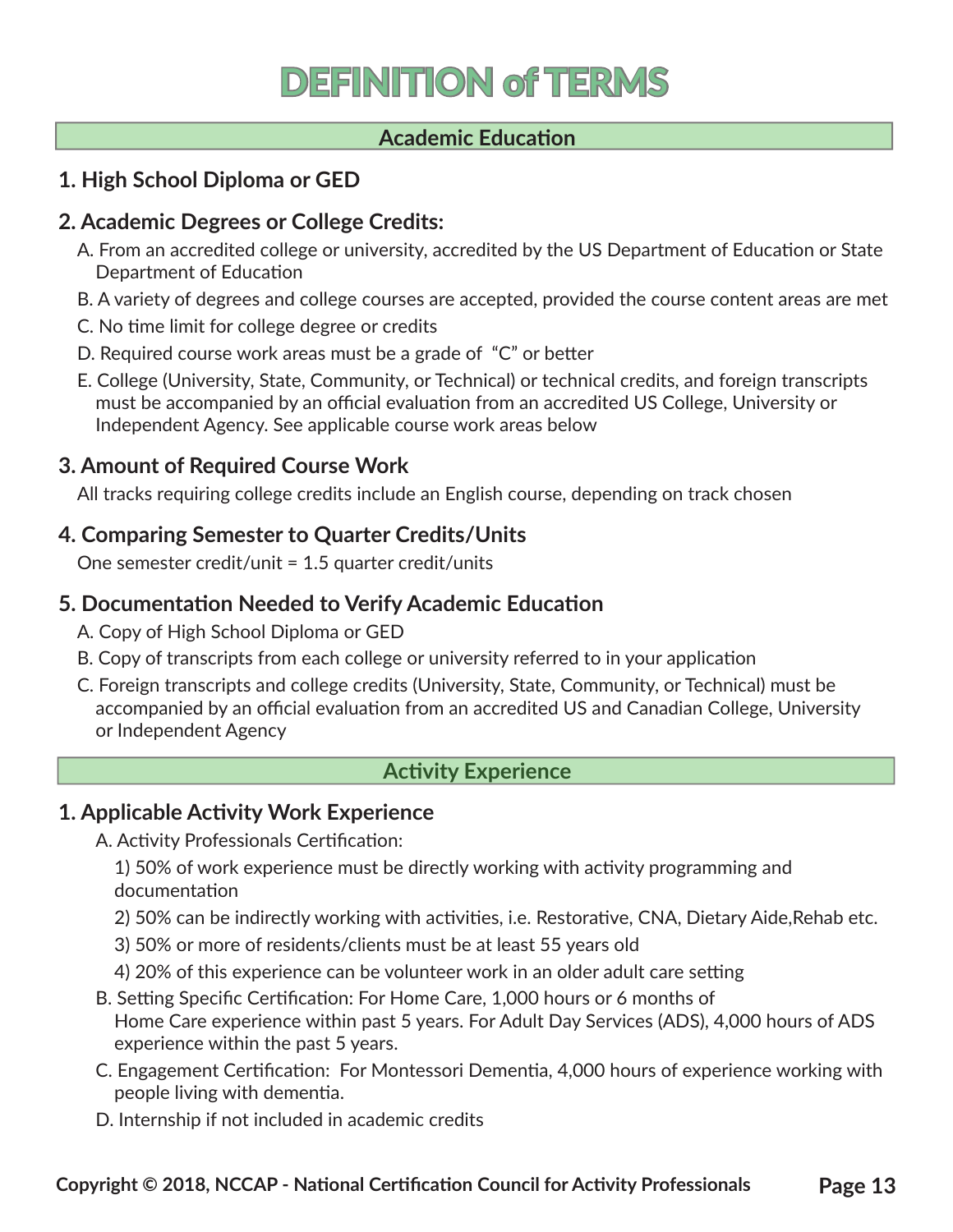# **2. Activity Experience Timeframe**

AAC, ADC, ACC, AACP, and ADCP experience must be within the past 5 years

# **3. Documentation of Activity Experience**

- A. On facility or program letterhead, the letter must verify:
	- 1) Employee title
	- 2) Dates of beginning and end of employment (within the past 5 years)
	- 3) Defines type of population served
	- 4) States actual total hours of activity experience to date of letter (Be specific and state the number

of hours worked. Example: 20 hours a week. Stating full time or part time is not acceptable.)

5) Letter signed by administrator, program director or supervisor

## **Continuing Education (CE)**

## **1. Continuing Education Timeframe:**

- A. For initial certification, completed within previous 5 years; this includes college or university course work
- B. For renewal of certification, completed within previous 2 years; this includes college or university course work

# **2. Qualifying Continuing Education (CE):**

- A. Has not been used for academic education requirement/not part of the degree
- B. Content from:
	- 1) NCCAP Body of Knowledge
- C. Conditions to meet Continuing Education standards:
	- 1) At least 60 minutes in length, consistent with International Association for Continuing Education and Training (IACET) standards
	- 2) Taken in a group setting with leader and discussion or independent/on-line format and/or has NCCAP approval
	- 3) When CEs are received, one (1) CE=1 actual 60-minute clock hour
- D. Types of applicable Continuing Education
	- 1) Healthcare related courses up to 20% of total (CNA, CDL, CPR, etc.) proof of hours attended is required
	- 2) Mandatory work place in-service, at least 30 minutes in length, can be up to 20% of total continuing education required
	- 3) 20% of CE hours per level (AACP = 4, AAC = 4, ADCP = 6, ADC = 6, ACC = 8) OR 20% of CE hours per certification (HCC=4, ADS =4, MDEC= 4)
	- 4) 30% of CE, taken in a facility that is a subscriber to (PRIMEDIA, Relias, Care 2 Learn, etc.) internet streaming video with teleconferencing companies is acceptable, provided certificate of attendance has the information required (NCCAP approval #)
	- 5) 30% of CE hours of non-NCCAP approved on-line non traditional courses but 100% of hours if course is NCCAP approved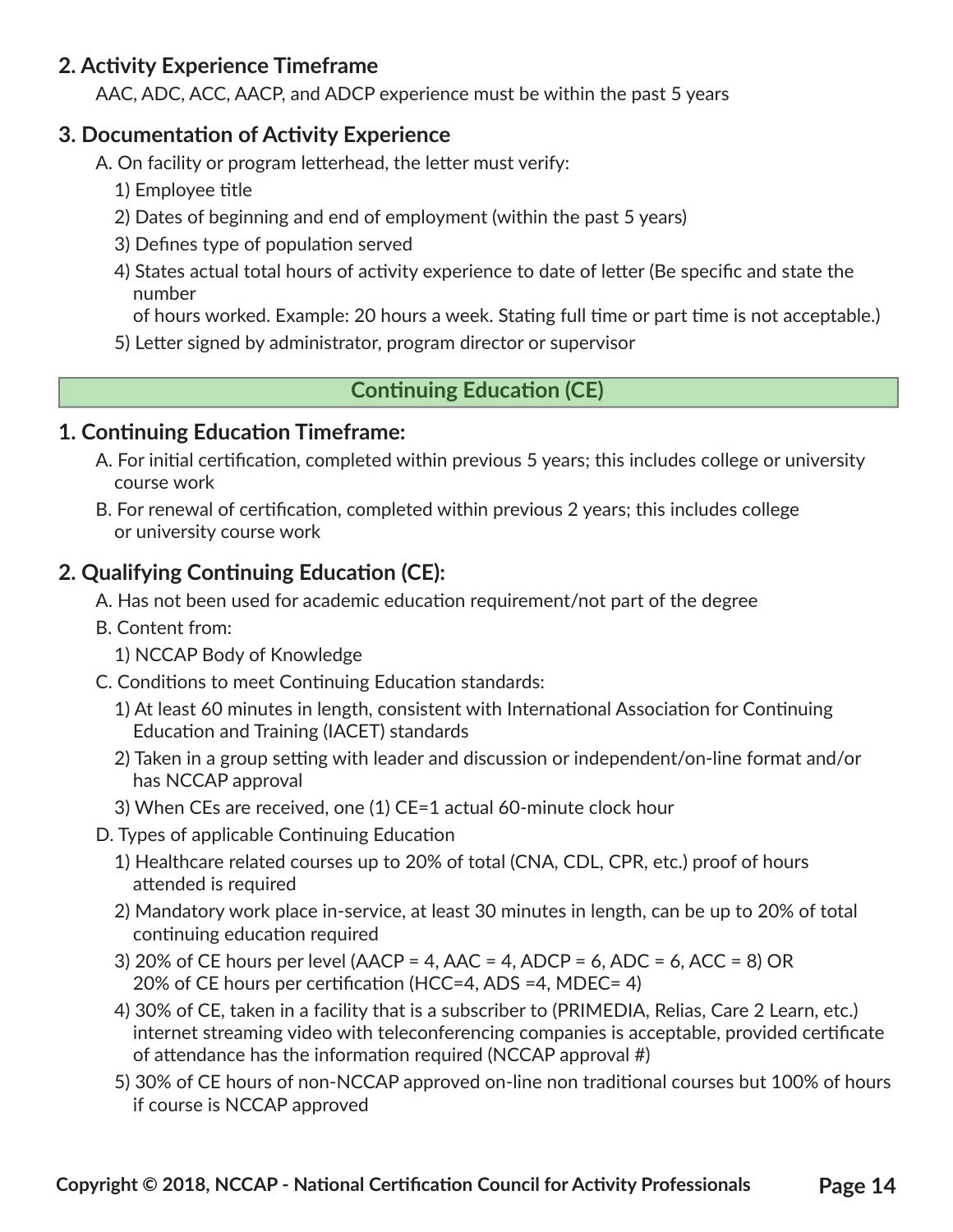- 6) Facility tours only when part of state or national activity conventions and with prior NCCAP approval
- 7) 30% of CE hours per level (AACP = 6, AAC = 6, ADCP = 9, ADC = 9, ACC = 12,) OR 30% per certification (HCC =  $6$ , ADS =  $6$ )
- 8) On-line, correspondence, and home study courses, etc. must be approved by NCCAP
- 9) Activity related adult education, workshops, seminars, and educational sessions at professional venues
- 10) Additional college courses not already used for the Academic requirement are taken from accredited college or university where one college credit = 10 clock hours
- 11) Activity courses (other than MEPAP) can only be used for continuing education
- 12) College or university independent study or correspondence study courses that meet required content standards
- 13) Educational articles written by the applicant pertaining to the profession and published in state or national professional publications or online
	- a) Count 1 hour for each 400-600 words
	- b) Include a copy of published material with application
	- c) Up to 20% of total CE Hours required
- 14) Speeches given and workshops, in-services, and courses presented:
	- a) Meet standards as defined above
	- b) Count double the actual presentation time to account for preparation time
	- c) Count only initial presentation if repeated
	- d) 20% of CEs can come from presenting courses, workshops, and in-services or giving speeches
- 15) Workplace in-services: ONLY can be a minimum of 30 minutes in length, up to 20% of total CEs required

# **3. Items that do not meet NCCAP Standards for Continuing Education:**

- A. Entertainment, reading, travel
- B. Business and committee meetings
- C. Self-taught courses
- D. Any home study, on-line (i.e.: video and audio tapes) not approved by NCCAP
- E. Activity experience and performing duties does not constitute education for the delivery of activity services

# **4. Documentation of Continuing Education:**

- A. Verification of CE's being awarded from a College or University or other accrediting body OR
- B. A copy (retain original) of certificate of attendance (original may be requested by NCCAP office) that includes:
	- 1) Name of the attendee
	- 2) Title of the educational session
	- 3) Date of the session Sessions/workshops over 8 hours need to include a time outline verifying the number of hours attended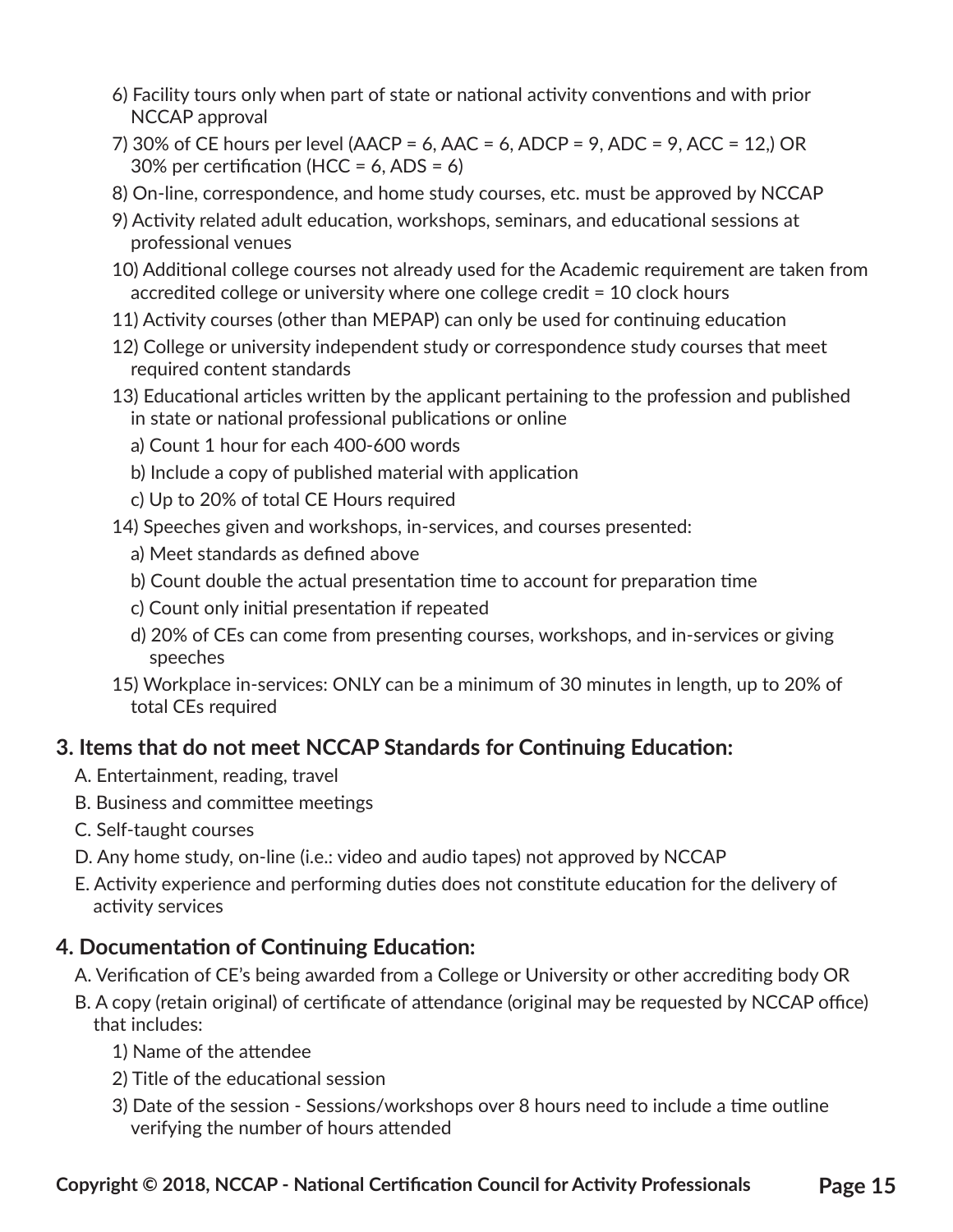- 4) Clock hours spent in the session
- 5) Instructor's name and credentials
- 6) Signature of instructor or sponsor
- 7) Sponsoring agency
	- a. If the certificate does not include the content above, attach to the certificate a copy of advertisement brochure or explanation that contains the missing information
	- b. Copy of transcripts from each college or university from which you took course work including independent study and correspondence courses (include title of course, outline/syllabus or course description) grade report not accepted
	- c. For articles published include a copy of the article with indication of how many words article contains
	- d. For speeches given, workshops and courses presented send proof that the presentation did occur (proof consists of verification on letterhead and signed by the sponsor or a copy of the participant sign-in sheet and/or a signed letter)
	- e. For facility in-service a copy of the sample certificate of attendance or verification including all listed above and the in-service director's signature on facility letterhead.
	- f. Hand-written certificates are not accepted

# **Activity Consultant**

## **1. Consulting Experience**

- A. Applicable activity consultant experience must meet the certification criteria and may be a combination of:
	- 1) One-to-one activity consultation
	- 2) Teaching a class and workshop of at least one hour
		- a) Count the actual teaching time of presentation only the first time it is given
		- b) Content from:
		- Applicable course work per Definitions of NCCAP Certification Standards
		- Teaching Modular Education Program for Activity Professionals (MEPAP)
		- Acting as a practicum supervisor up to 20%
		- Articles published in state or national publications. Count 1 hour of consulting for each 400-600 words up to 20%
	- 3) Include a copy of published materials with application
		- a) May count up to 40 hours direct on-site supervision of activities related practicum
		- b) May count hours managing an activity staff of 5 or more persons at the rate of 6 hours per month up to 100 hours
		- c) At least 40 hours of consulting MUST occur outside place of current employment
		- d) At least 40 hours of consultation must be direct activity consultation
		- e) Activity Consultant Track 3 Candidate contact NCCAP office to obtain details about Track 3 requirements
- B. Consulting Experience Timeframe: 200 hours consulting experience must be from within the past 3 years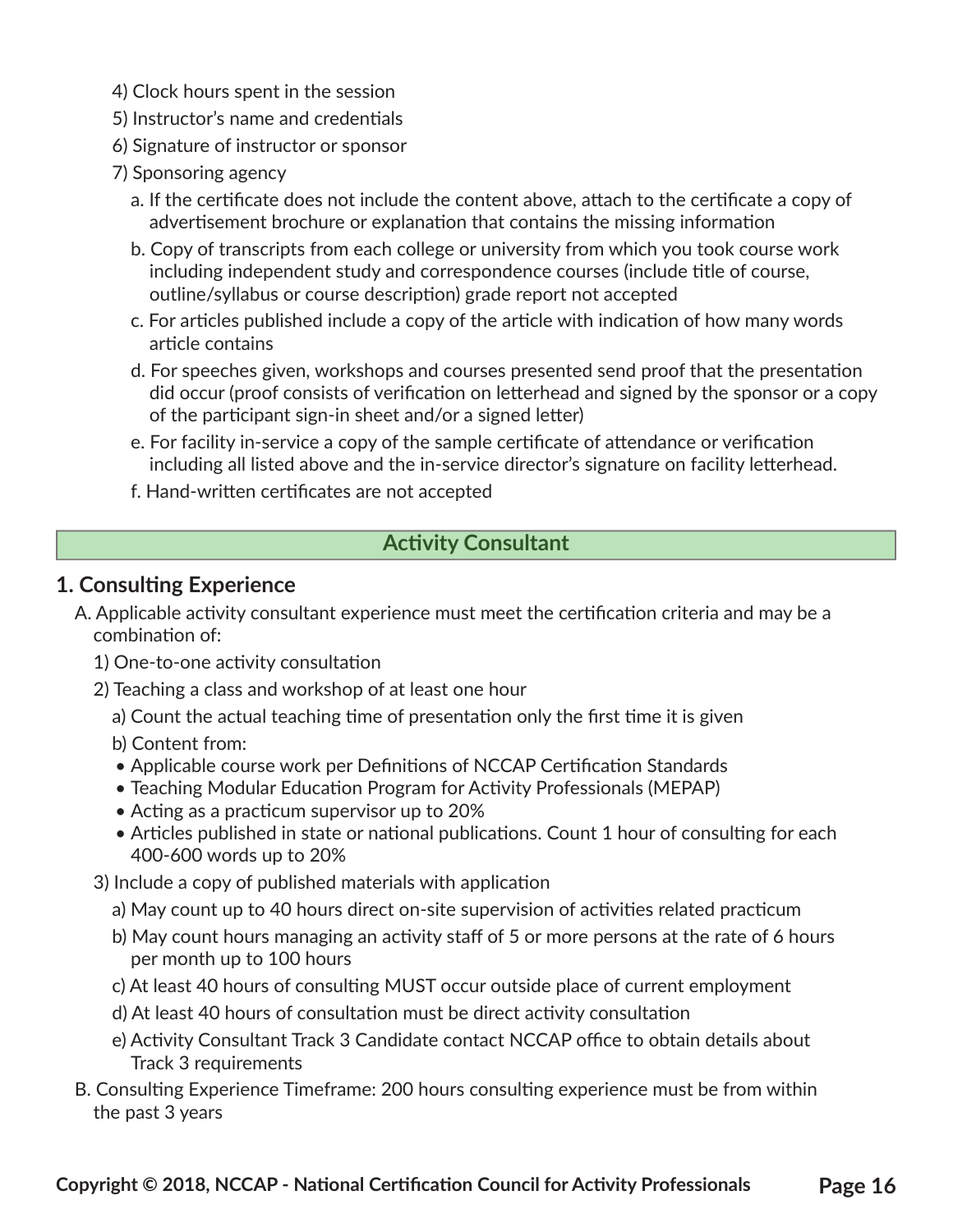- C. Documentation of consulting experience
	- 1) On facility or program letterhead
	- 2) Verify each aspect used as listed above
	- 3) Letter(s) also verifies:
		- a) Employee title
		- b) Dates of beginning and end of employment (within the last 3 years only)
		- c) States actual total hours of experience to date of letter
	- 4) Letter signed by administrator, program director, or supervisor
	- 5) For all teaching submit copy of advertising document, copy of certificate of attendance, and verification that the session was presented including:
		- a) Title of educational offering
		- b) Date, time of day offered (3-15-2017, # of clock hours)
		- c) Place of presentation

`

d) Presenter's name and qualification for teaching: degree, or certification number, or experience

## **Required Renewals**

- 1. Activity Professional Certification renewal is required every two years. Late renewal and payment date do NOT change the two-year period. To renew you need to acquire continuing education during the two years after initial certification and thereafter. CE requirements are as follows:
	- AAC or AACP 20 CEs every two years
	- ADC or ADCP 30 CEs every two years
	- ACC 40 hours CEs every two years
	- Specializations require an additional 10 CEs in that specialization every two years
- 2. Home Care Certification and Montessori Dementia Engagement Certification renewal is required every one year. Late renewal and payment date do NOT change the one-year period. To renew, acquire continuing education during the one year after initial certification and thereafter. CE requirements are as follows:
	- Home Care Certification 10 hours CEs annually
	- Montessori Dementia Engagement Certification 20 CEs annually
- 3. Adult Day Services Certification renewal is required every two years. Late renewal and payment date do NOT change the two-year period. To renew you need to acquire continuing education during the two years after initial certification and thereafter. CE requirements are as follows:
	- ADS- 20 hours CEs every two years
- 4. Renewal email reminders will be sent 90 days prior to expiration and then monthly thereafter.
- 5. Renewal information, including a schedule of renewal fees, and required application forms can be found on the NCCAP website at www.nccap.org.
- **6. Renewal applications can be submitted on-line via www.nccap.org** (or printed, completed and submitted by mail to the NCCAP office).
- 7. Submit renewal applications 6 weeks prior to your expiration date to allow for processing time. Renewal fees are due at the time of renewal application submission. Renewal applications received without appropriate forms and/or amount of payment are considered incomplete.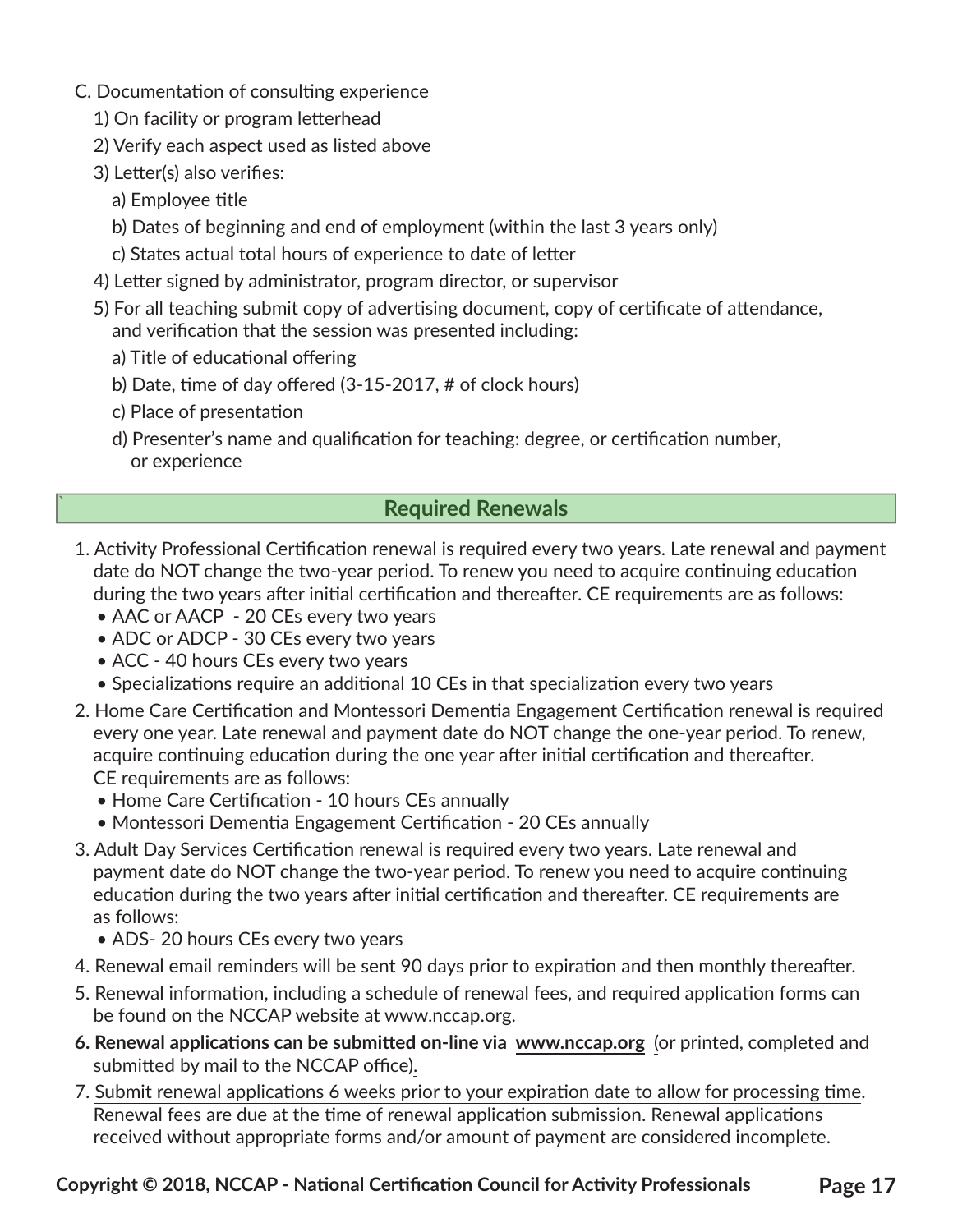- 8. Notices of incomplete applications will be sent will be sent by email when discovered during initial processing and periodically thereafter up to one year from expiration of certification.
- 9. Processing of renewal applications can be expedited for an additional fast track fee.
- 10. Certification status can only be given after review and approval are complete.
- 11. If your certification has expired for more than one year, you must submit a new application (rather than a renewal application) per current certification standards in effect.

## **Level Change**

Activity Professionals seeking a level change need to complete a new application. The application will be merged and reviewed with the most recent previous application on file.

It is not necessary to duplicate information already on file in the most recent previous application.

Applicants only need to add additional information supporting the level change and pay the level change fee (see website for fee schedule).

The expiration date of certification will remain the same as the most recent previous application.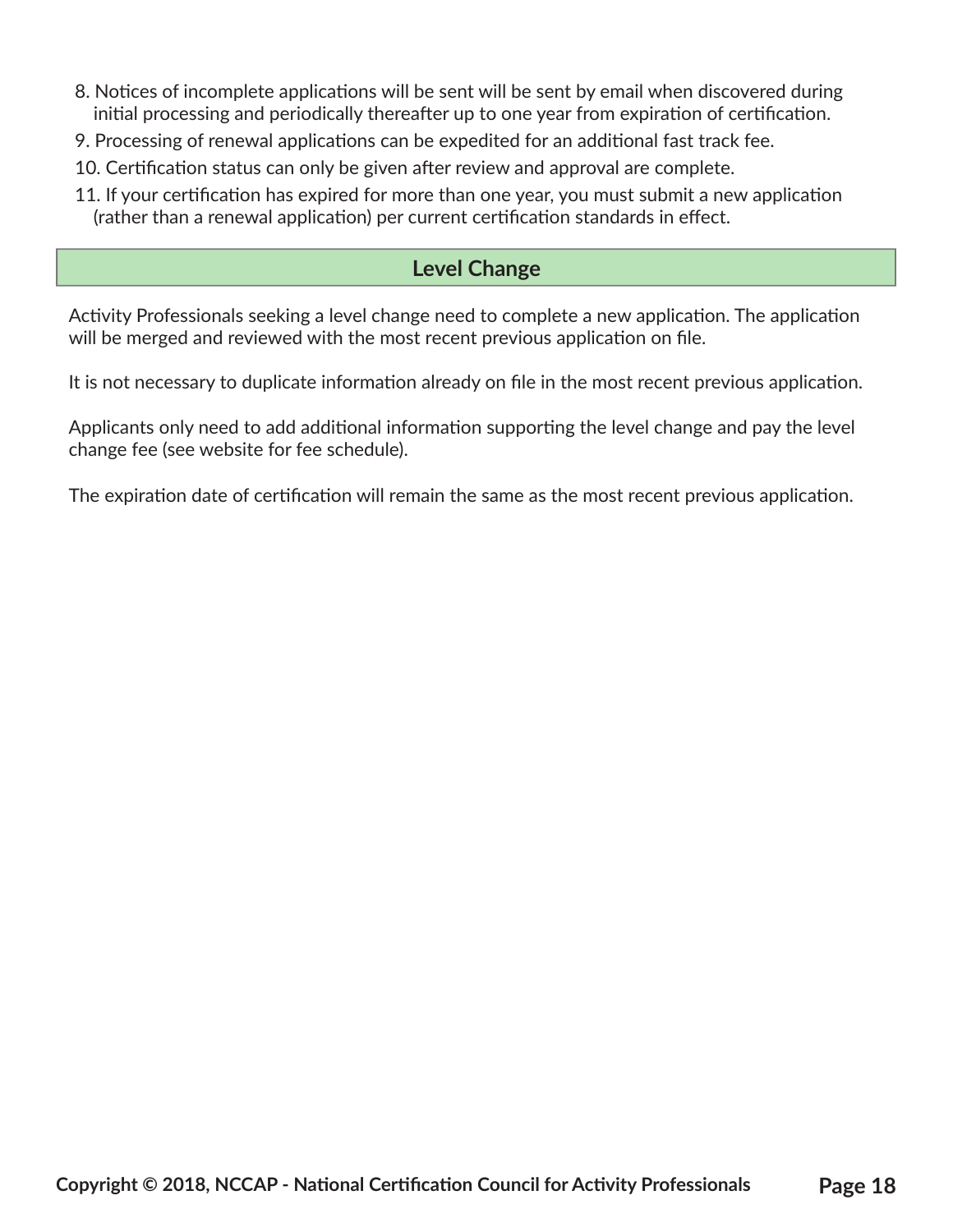# **BODY of KNOWLEDGE**

# `**Topics for Continuing Education - Curriculum Content for Activity Professionals**

#### **WORKING WITH PARTICIPANTS/ CLIENTS**

#### **1) Human Development and Late Adult Years**

- Life Span Potential
- Theories of Aging

### **2) Human Development and Aging**

- Human Behavior and Aging
- Potential and Creativity
- Wellness and Self-Esteem

### **3) Spirituality of Aging**

- Reminiscing
- Tasks of Life Review
- Worship Religion
- Death Dying
- Palliative Care
- Journaling
- Ethics
- Tasks of Vital Aging
- Prayer Scripture
- Personal Growth
- Wisdom in Aging
- Comparative Religions

#### **4) Biology of Aging**

- Changes Physical & Sensory
- Sexuality
- Medications
- Nutrition
- Healthy Aging
- Illness and Dysfunction
- Bariatric Issues
- Behavioral Interventions
- Pain Management

### **5) Sociology of Aging**

- Involvement Isolation
- Dependence/Independence
- Living Alone Social Networks
- Cultural Attitudes
- Social Histories
- Long Term Care/Aging/Social Needs
- Living Arrangements Retirement Housing, Elder Communities, Long-Term Care, Adult Day Services, Assisted Living, Mental Health, Sub- Acute, Independent Living, Home Health, Aging in Place, Senior Centers
- Culture Change in the Continuum of Care
- Baby Boomers/Generational Diversity
- Sign Language
- Foreign Language
- Elder Abuse

#### **6) Psychology of Aging**

- Leisure & Aging
- Psychological Choices Depression, Anxiety, Fears
- Drugs & Alcohol
- Security
- Successful adaptations
- Hospice
- Counseling Techniques
- Stereotypes Myths
- Confusion/Disorientation/Dementia
- Institutionalization
- Aging in Place
- Memory Care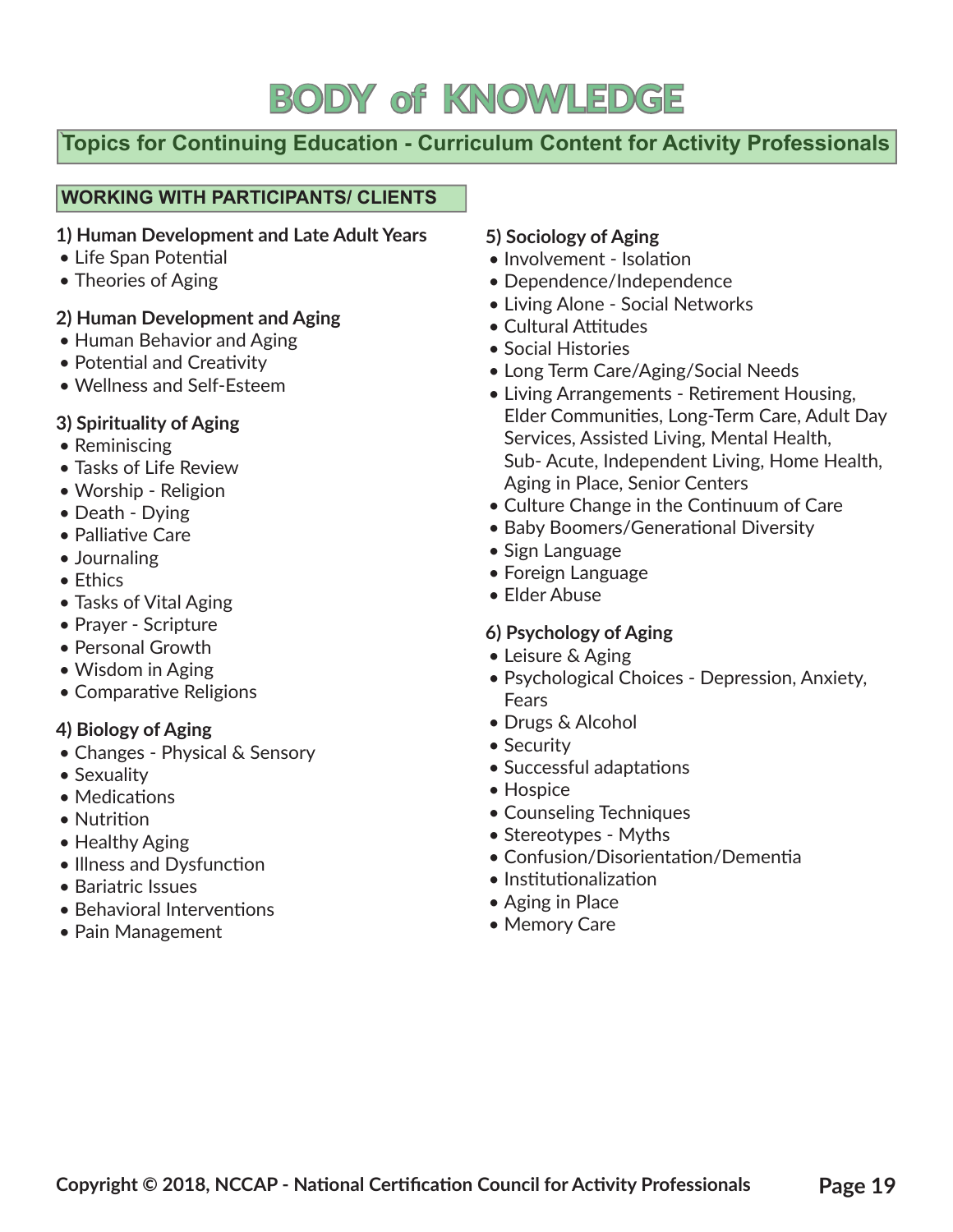### **7) Leisure and Aging**

- Recreation Definition, Types, Philosophy
- Lifestyles
- Retirement Living
- Attitudes Motivation
- Analysis of Leisure Time
- Client Interests
- Client Rights Different Categories
- Volunteerism
- Creativity in Aging
- Leisure Education
- Barriers to Leisure
- Person Centered Programming

# **8) Basic Health**

- First Aid/CPR
- Health Precautions
- Personal Health Issues
- Geriatric Medications/Contra-Indications in the Activities Delivery systems
- Nutritional Issues/Diabetes

# **9) Group Instruction/Leadership**

- Adult Learning Modes
- Instruction Methods Lecture, Handouts, Videos
- Demonstrations, Samples, Slides, Discussion, Participation, Survey, Sharing Experience
- Teaching Materials Tools, Resources
- Group Dynamics/Leadership
- In-Service
- Leader Listening
- Esteem Building
- Build Group Support/Support & Group Leadership

# **10) Therapy for the Disabled Aging**

- Overview of P.T., O.T., Speech Therapy, Art Therapy, Recreation Therapy, Dance Therapy, Music Therapy, Drama Therapy, Validation, Poetry Therapy, Reality Orientation, R emotivation, Horticulture Therapy, etc.
- Restorative Programs Feeding Training, ADL Skills, etc.
- Patient Physical Transfer Techniques
- Therapeutic Approach Meaningful, Purposeful, How it Helps
- Therapeutic Feeding Techniques
- Aroma Therapy
- Massage Therapy
- Therapeutic Swimming

# **11) With Residents & Staff**

- Types of Communication
- Listening Skills
- Responding Skills
- Communication with Frail
- Communication with Confused
- Intercultural Concerns
- Morale Building
- Dealing with Difficult Situations

# **12) Public Speaking**

- Professional Image
- Leading Meetings
- Business Etiquette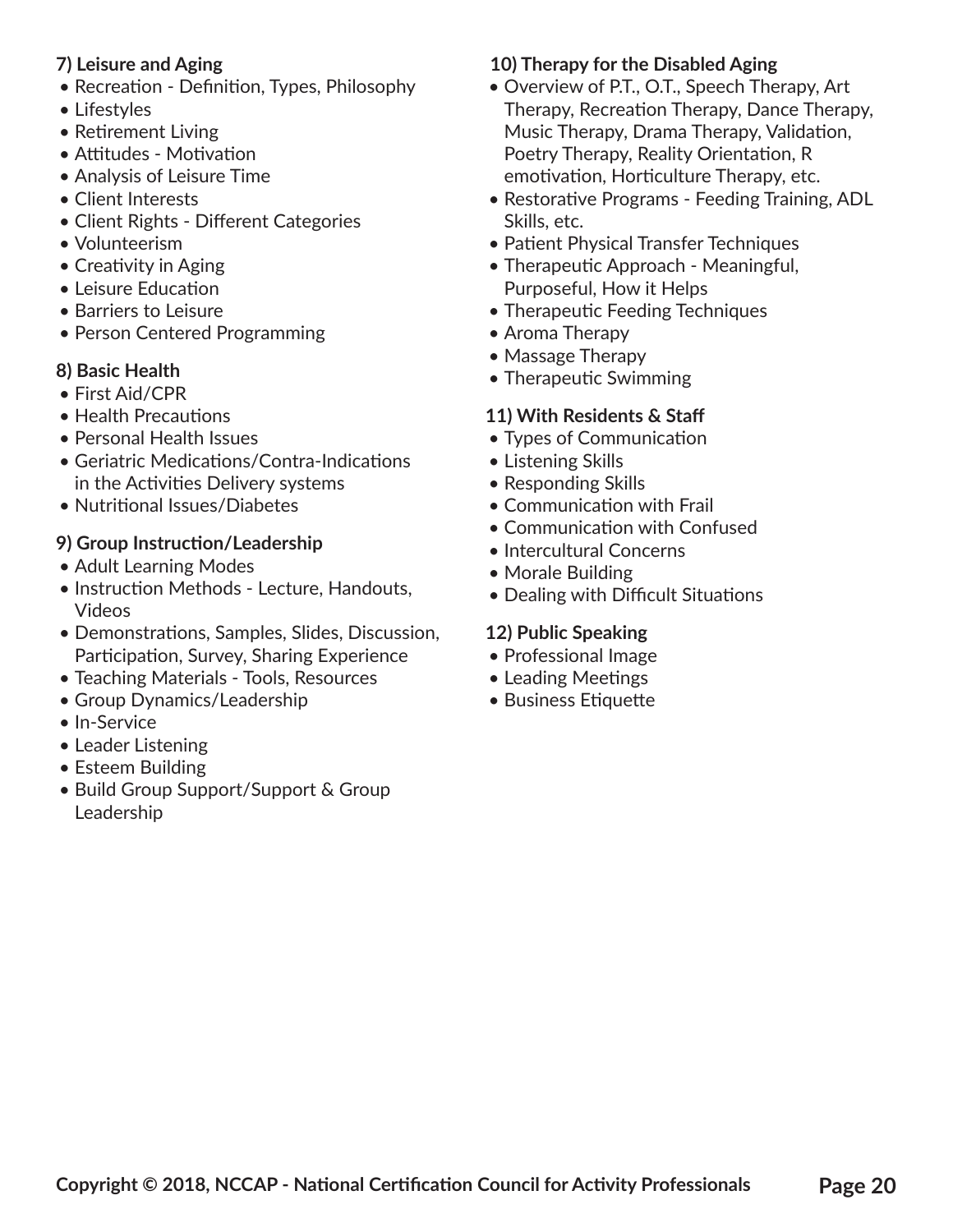#### **13) Public Relations**

- The Written Message
- Media Use Press releases, P.S.A., T.V., Radio
- Publicity News
- Letters of Appreciation
- Volunteer Programs
- Fund Raising
- Marketing Activity Importance letters, Bulletin Boards, Posters, Graphic Techniques
- Community Marketing of Facility and Activities Delivery Systems

### **14) Interpersonal Relationships**

- Staff Team Approach Working Together
- Coordination of Services Staff, Families, Volunteers, etc.
- Peer Relationships Staff, Residents
- Family Relationships Various Age Needs and Attitudes
- Empowerment/Managing Relationships/ Personality Evaluation
- Staff/Client Relationships
- Consultant Relationships
- Organizational Relationships
- Organizational Structures in Different Levels of Care
- Conflict Resolution
- Dealing with Difficult People
- Assertiveness Training

#### **15) Motivation**

- Of Clients, Families, Staff, Volunteers
- Professional Improvement
- Motivational Techniques

### **16) Community Services/Support/Relations**

- Recreation Resources
- Service Clubs
- Religious Resources
- Mainstreaming
- Adult Health Services/Support Groups - Alzheimer's, MS, Ostomy, Parkinson's, Arthritis, Amputee, Cancer
- Business Chamber of Commerce
- Family Open Houses
- Library Resources

#### **17) Regulations**

- State/Federal Activities, Regulations & Standards, OSHA/ADA/Professional Standards
- Survey Process
- Plan of Corrections
- Legislative Updating
- JCAHO, CARF, Specialty Standards
- Assisted Living Regulations/Memory Care/ Enhanced Assisted Living Regulations
- Medical Adult Day Health Regulations
- Mental Health Adult Day Health Regulations/ Adult Day Habilitation (MR/DD)
- Adult Home Regulations/ Personal Care and Boarding

#### **PROGRAMMING**

#### **18) Individualized Care Planning**

- Assessment MDS, CAA's, CATS
- Interdisciplinary Team
- Care Planning, Approach, Progress Notes
- Professional Standards
- Legal Ethical Issues
- Medical Terms
- Charting Confidentiality
- Patient Resident Involvement
- For Participant Learning
- Quality Indicators
- Individualized Service Plans
- Person Centered Care Planning/"I" Care Plans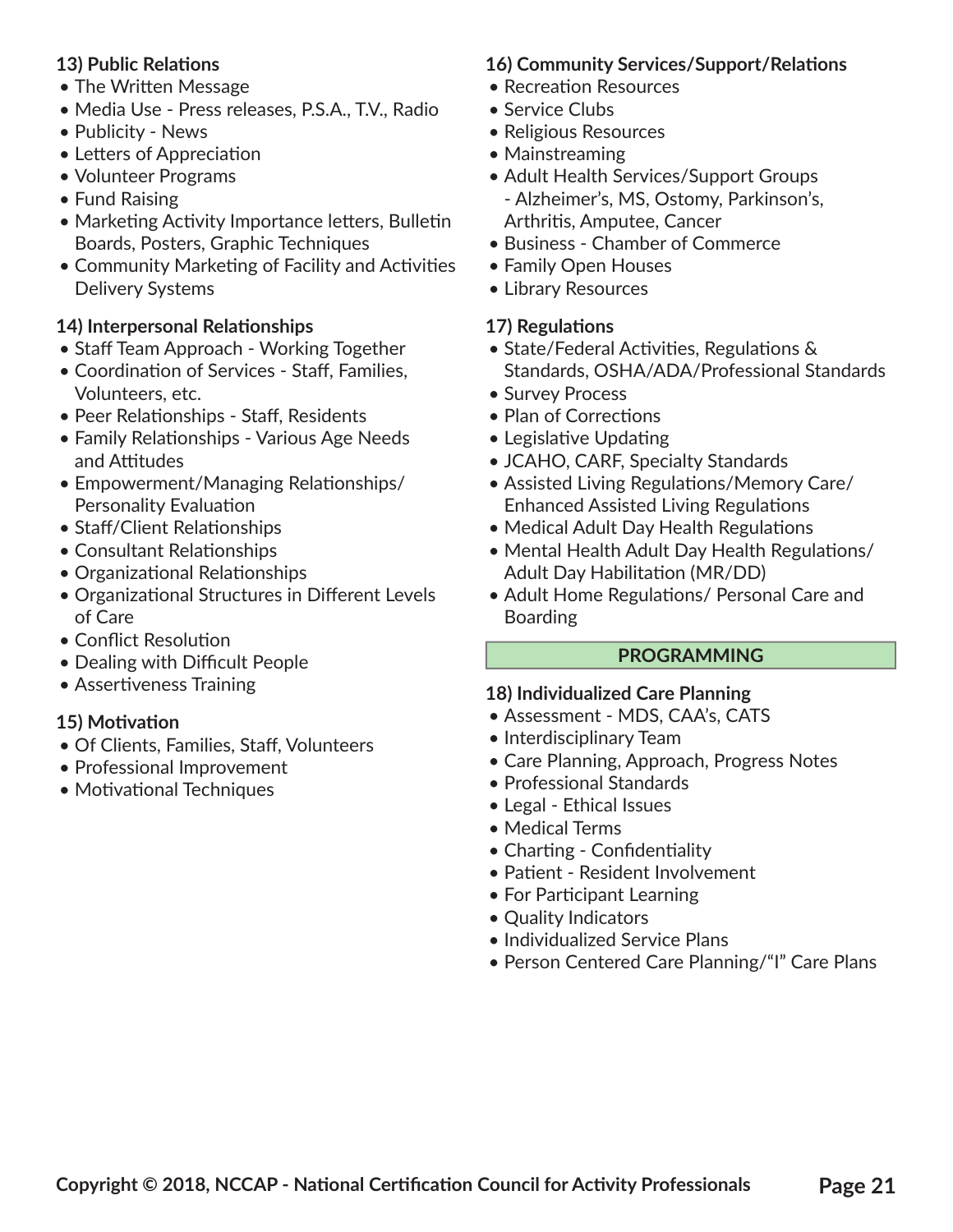#### **19) Program Management**

- Philosophy of Operation
- Expressive/Creative Program Scope Physical, Mental, Social, Emotional, Community, Spiritual, **Educational**
- Program Planning Resident Centered
- Organization Calendar
- Program Implementation Conducting **Activities**
- Evaluation Techniques
- Operating Audio Visual Equipment
- Equipment & Supplies Control, Safety Precautions, Resource Materials, Ordering
- Modes of Programming
- Operating Facility Vehicles

### **20) Computer Skills**

- Word Processing
- Database
- Charting
- Desktop Publishing
- Games
- Participant Learning
- Internet

### **21) Program Types - Theory and Practice**

- Supportive
- Maintenance
- Empowerment
- Exercise General, Volleyball, e.g., Wheelchair, Reik, Tae Kwon Do, Yoga, etc.
- Social e.g., Parties
- Outdoor e.g., Barbecues, Games, Walks
- Away from the Facility e.g., Visits to Community Places of Interest
- Religious e.g., Bible Study, Services
- Creative e.g., Crafts, Drama, Writing, Journaling, Scrapbooking
- Educational e.g., Current Events, Alzheimer's Group, Adult Learning
- Residents with special needs e.g., AIDS, DDs, MRs, MS et al.
- Resident Planned e.g., Resident Council or Any Activity
- In-Room e.g., Adapt Out-of-Room Activities
- Sensory e.g., Braille Materials, Any Sensory Stimulation, Pet, Food Related, Snoozelen TM, Meditation, Massage, Reflexology
- Reality Awareness e.g., with Other Programs
- Entertainment e.g., Games, Entertainer **Resources**
- Self Help e.g., Independent Activities
- Music Basic & Adaptive Techniques 1. Accompaniment Instrument-Chord Structure, Ear Training 2. Recreational - Rhythm Instruments, Musical Games, Movement, Literature for the Aged
- Community Oriented e.g., Intergenerational, Community Groups in the Facility
- Computer Based
- Lesson Planning
- Technological Advancements
- Wii
- Outings/Policies and Procedures
- Recreational/Leisure Vehicle Training
- Bar Tending/Mixology/Wine Tasting
- Proper Food Handling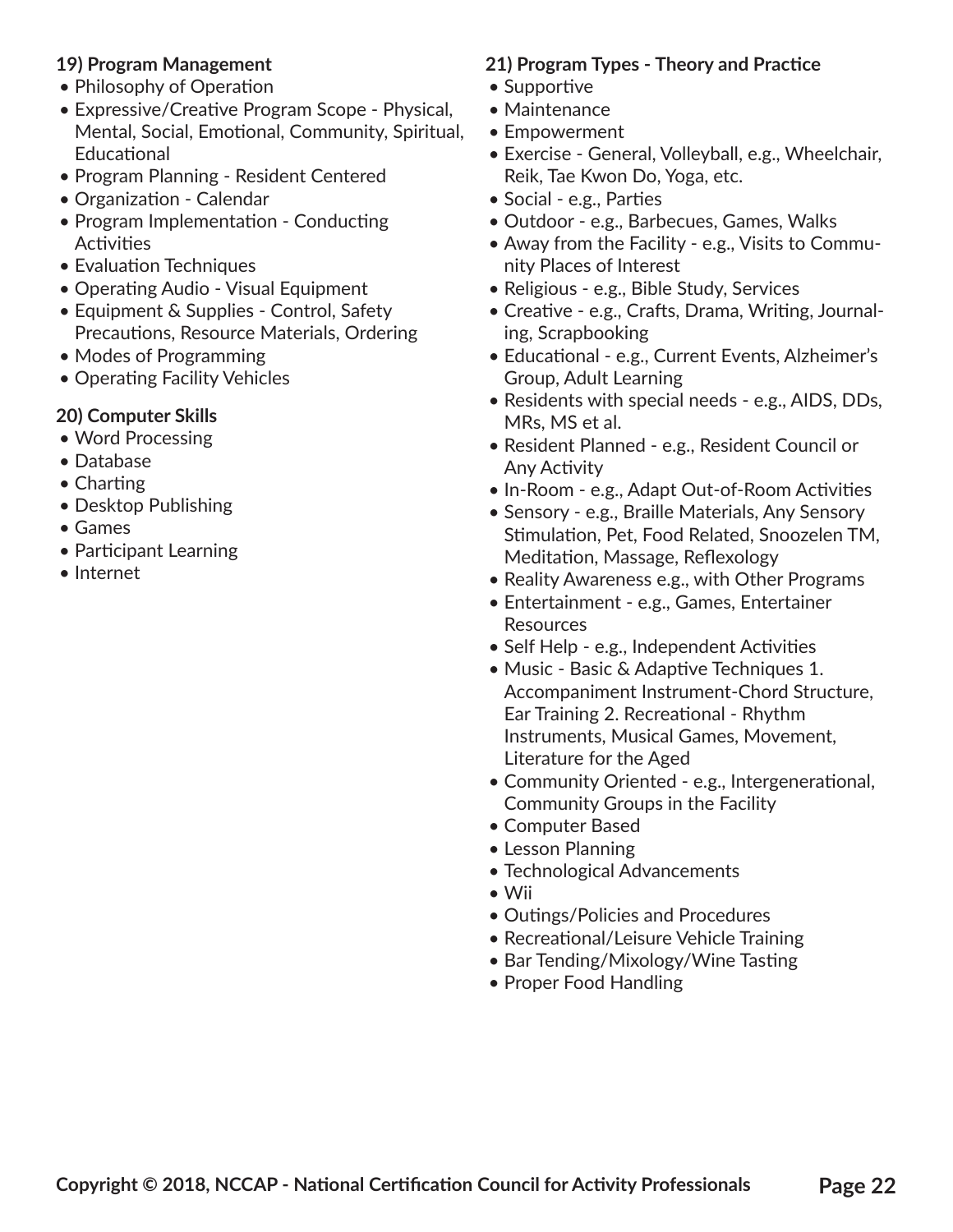#### **MANAGEMENT/PERSONNEL, LEGAL AND ETHICAL ISSUES**

#### **22) Personal Employment**

- Recruitment, Interviewing, Hiring, Termination, Development, Recognition, Evaluation - Staff and Volunteers
- Job Search Resume Writing, Interview Preparation

#### **23) Management Leadership**

- Interdisciplinary Care Plan Team
- Leadership Styles
- Program Management
- Program Evaluation
- Supervision Philosophies and Techniques
- Delegating Enabling Staff Ability
- Self Analysis
- Time Management
- Activity Staff In-Service
- How to Conduct Meetings: Staff, Association
- Problem Solving
- Resident Council and Family Council
- Record Keeping
- Dealing with Challenging People
- Stress Management
- Memory Improvement
- Violence in the Workplace
- Controlling
- Advocacy/ Ombudsman
- Universal Worker Concepts
- Culture Change/ Greenhouse Concepts
- Management and Management Techniques
- Generational Diversity/Gender Issues
- Quality Assurance, CQI, TQM, etc.
- Association Management/Conference
- Committee Development
- Customer Service

### **24) Management Writing Skills**

- Documentation Chart Auditing
- Job Descriptions
- Policies and Procedures Manuals
- Incident Records/Reports
- Letters of Request Direct Mail
- Grant Writing
- Public Relations
- E-mail and Internet Etiquette
- Form Development

#### **25) Financial Management**

- Reimbursement
- Record Keeping
- Expense Control
- Establishing Non-Profit Status
- Fund raising
- Donation Management
- Establishing Budgets

#### **26) Professional Development**

- Certification
- Professional Attitude Toward Residents
- Professional Associations
- Business Expectations
- Professional Standards Ethics
- Professional Affiliations
- Professionalism

#### **27) Consulting**

- Consultant's Role, Goals, Knowledge
- Consultant's Education

#### **28) Resources**

- How to Work with Volunteers
- How to Work with Supervisors
- How to Work with Consultants
- How to Work as Middle Management
- Intra-departmental Skills
- How to work with Vendors